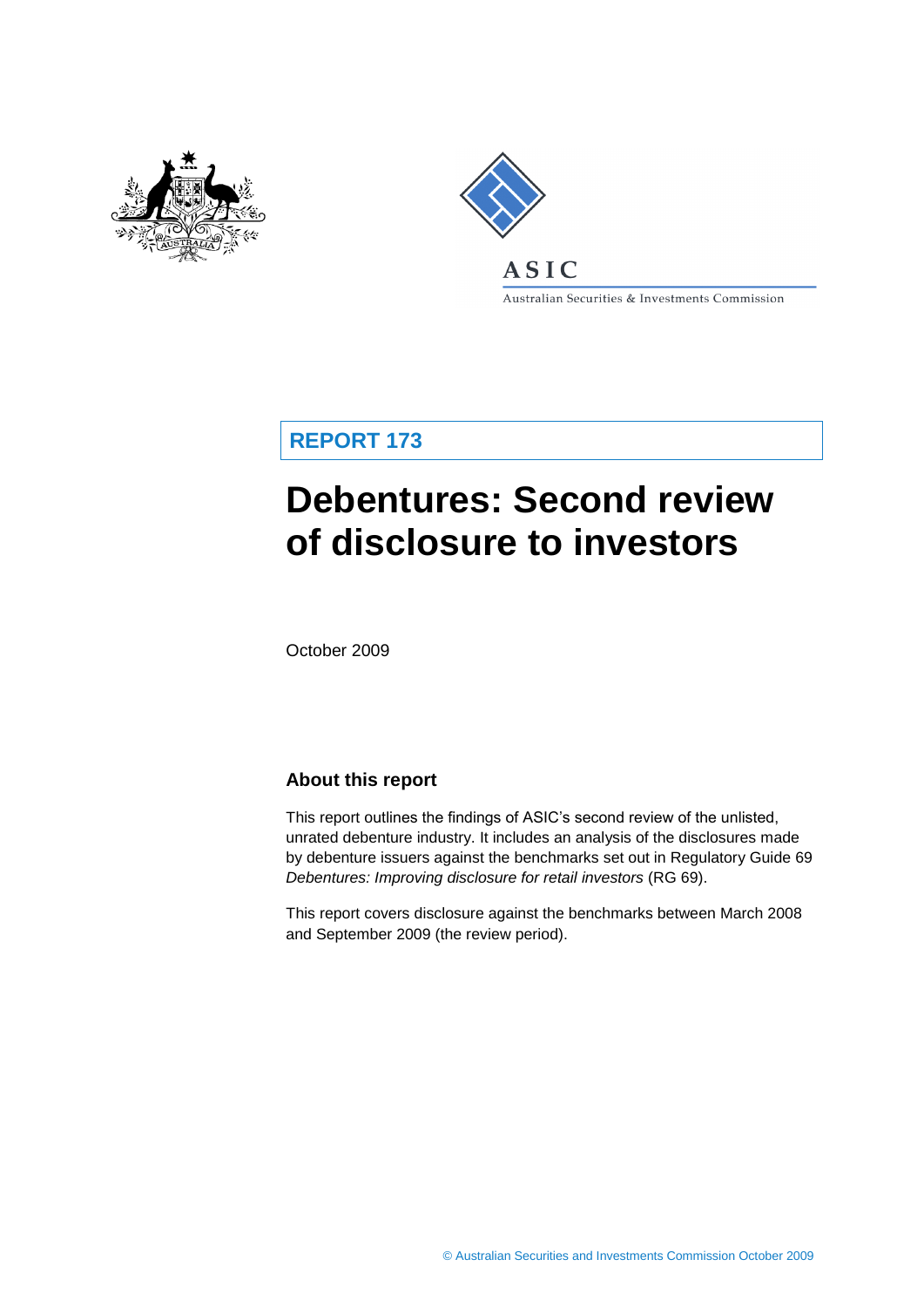#### **About ASIC regulatory documents**

In administering legislation ASIC issues the following types of regulatory documents.

**Consultation papers**: seek feedback from stakeholders on matters ASIC is considering, such as proposed relief or proposed regulatory guidance.

**Regulatory guides**: give guidance to regulated entities by:

- explaining when and how ASIC will exercise specific powers under legislation (primarily the Corporations Act)
- explaining how ASIC interprets the law
- describing the principles underlying ASIC's approach
- giving practical guidance (e.g. describing the steps of a process such as applying for a licence or giving practical examples of how regulated entities may decide to meet their obligations).

**Information sheets**: provide concise guidance on a specific process or compliance issue or an overview of detailed guidance.

**Reports**: describe ASIC compliance or relief activity or the results of a research project.

### **Disclaimer**

This report does not constitute legal advice. We encourage you to seek your own professional advice to find out how the Corporations Act and other applicable laws apply to you, as it is your responsibility to determine your obligations.

This report does not contain ASIC policy. Please see Regulatory Guide 69 *Debentures: Improving disclosure for retail investors* (RG 69) and Regulatory Guide 156 *Debenture advertising* (RG 156).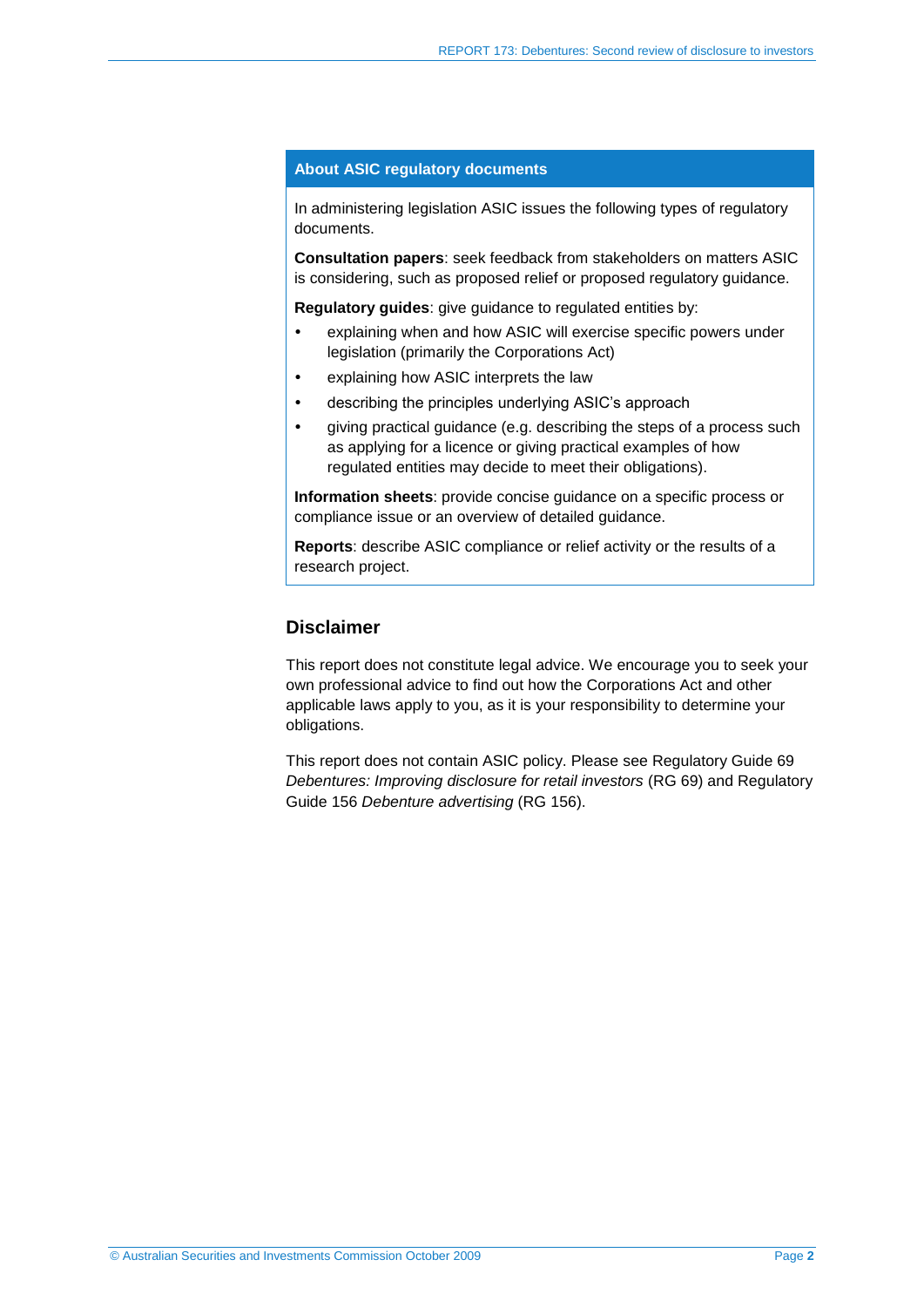# **Contents**

| A |                                                      |  |
|---|------------------------------------------------------|--|
|   |                                                      |  |
|   |                                                      |  |
|   | Financial Services and Credit Reform Green Paper 9   |  |
| в |                                                      |  |
|   |                                                      |  |
|   |                                                      |  |
| C |                                                      |  |
|   |                                                      |  |
|   |                                                      |  |
|   |                                                      |  |
|   | Benchmark disclosure of issuers in administration 18 |  |
|   |                                                      |  |
| D |                                                      |  |
|   |                                                      |  |
|   |                                                      |  |
| Е |                                                      |  |
|   |                                                      |  |
|   |                                                      |  |
|   |                                                      |  |
|   |                                                      |  |
| F |                                                      |  |
|   |                                                      |  |
|   |                                                      |  |
|   | Appendix 1: Debenture issuers in administration 30   |  |
|   |                                                      |  |
|   |                                                      |  |
|   |                                                      |  |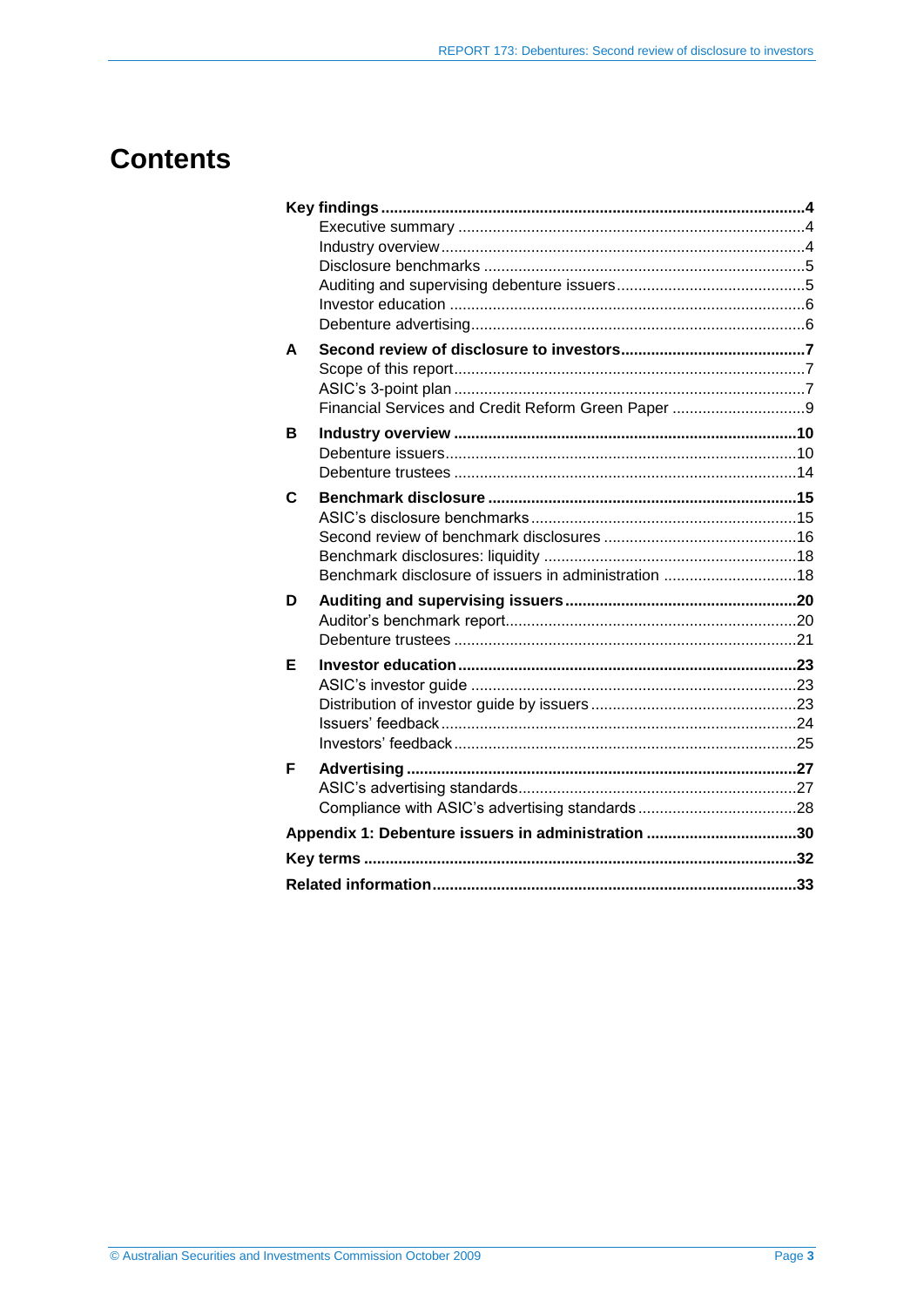# <span id="page-3-1"></span><span id="page-3-0"></span>**Key findings**

## **Executive summary**

- 1 This report sets out the findings of our second review of unlisted, unrated debenture issuers. It follows up on the progress of our '3-point plan' to improve disclosure for retail investors. It looks at the regulation of these debenture issuers generally, including disclosure benchmarks, audit and supervision issues, investor education, debenture advertising and ongoing disclosure.
- 2 Two years have passed since we first sought feedback on the introduction of our 'if not, why not' disclosure benchmarks for debenture issuers in Regulatory Guide 69 *Debentures: Improving disclosure for retail investors* (RG 69). Since then, we have noticed an improvement in the information issuers are providing to investors, especially information to help investors better understand investment risks. Looking forward, we also think there needs to be a greater focus on the ongoing disclosure of benchmark information to investors.
- 3 While the disclosure benchmarks have improved disclosure, there are also lessons to be *learnt* from the global financial crisis (GFC) and the failure of several debenture issuers over the last 18 months. We therefore propose to strengthen the disclosure benchmarks in RG 69 and have released Consultation Paper 123 *Debentures: Strengthening the disclosure benchmarks* (CP 123) outlining our proposals.

### <span id="page-3-2"></span>**Industry overview**

- 4 We estimate that the total amount of money invested in debentures in Australia reduced by 51% to \$16.9 billion between June 2006 and December 2008. This reduction is primarily due to investors withdrawing their money from debenture products.
- 5 The number of unlisted, unrated debenture issuers reduced by 21% to 63 issuers between March 2008 and September 2009 (the review period), and the amount of money invested in the sector reduced by 31% to \$4649 million over the same time.
- 6 Over the review period, 15 issuers were placed into external administration, with total debentures on issue of \$912 million. However, the amount lost by investors will be smaller—most are expected to recover some of their funds. The recovery of funds will vary between each issuer in external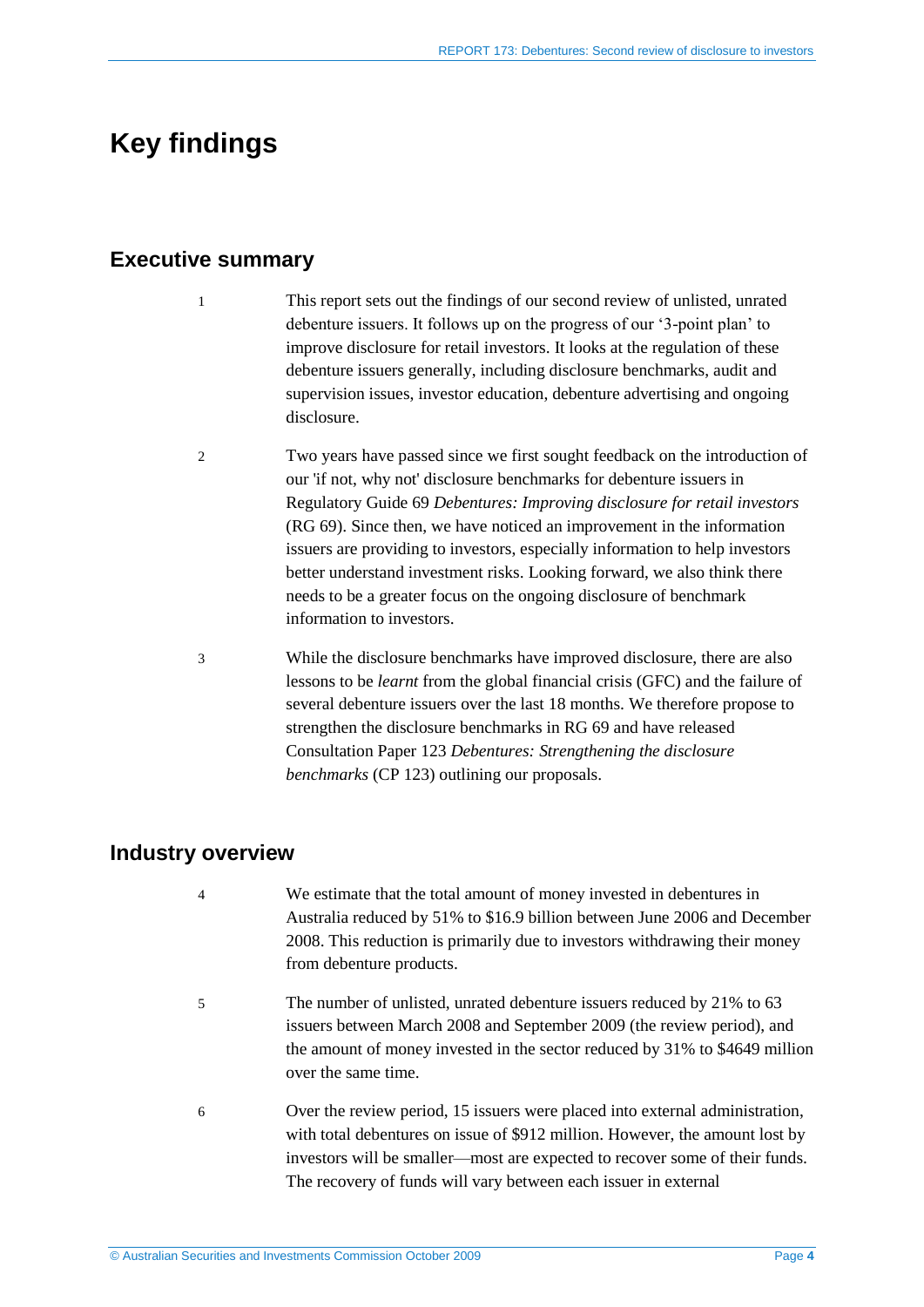administration, though most investors will receive part of their investment back as the administrations progress.

7 There are currently 10 entities that act as debenture trustees for unlisted, unrated debenture issuers. The 4 largest trustees together cover 89% of issuers (57 issuers) and 98% of debentures on issue (\$4554 million of debentures). For more industry overview information, see Section B.

# <span id="page-4-0"></span>**Disclosure benchmarks**

8 Our review of issuers' benchmark disclosures as at September 2009 shows that a higher proportion of issuers comply with benchmarks 1, 7 and 8 (i.e. equity capital, valuations and lending principles) than a year ago. The level of compliance with the other benchmarks remains largely unchanged.

9 We also found there had been a lower level of compliance with benchmarks 1, 2, 7 and 8 (i.e. equity capital, liquidity, valuations and lending principles) among the 15 issuers that were placed into external administration during the review period compared with ongoing issuers. For this reason, we are considering further guidance about compliance with these benchmarks. For more information on disclosure benchmarks, see Section C.

| <b>Benchmark</b>             | September 2009 | <b>March 2008</b> |
|------------------------------|----------------|-------------------|
| 1 Equity capital             | 60%            | 52%               |
| 2 Liquidity                  | 98%            | 95%               |
| 3 Rollovers                  | 100%           | 99%               |
| 4 Credit ratings             | 3%             | 2%                |
| 5 Loan portfolio             | 98%            | 95%               |
| 6 Related party transactions | 100%           | 98%               |
| <b>7 Valuations</b>          | 28%            | 16%               |
| 8 Lending principles         | 69%            | 61%               |

#### **Table 1: Summary: percentage of issuers meeting benchmark disclosure for 2008 and 2009**

# <span id="page-4-1"></span>**Auditing and supervising debenture issuers**

10 We released an interim pro forma (Pro Forma 223 *Interim auditor's benchmark report* (PF 223)) for the audit of issuers' benchmark disclosure.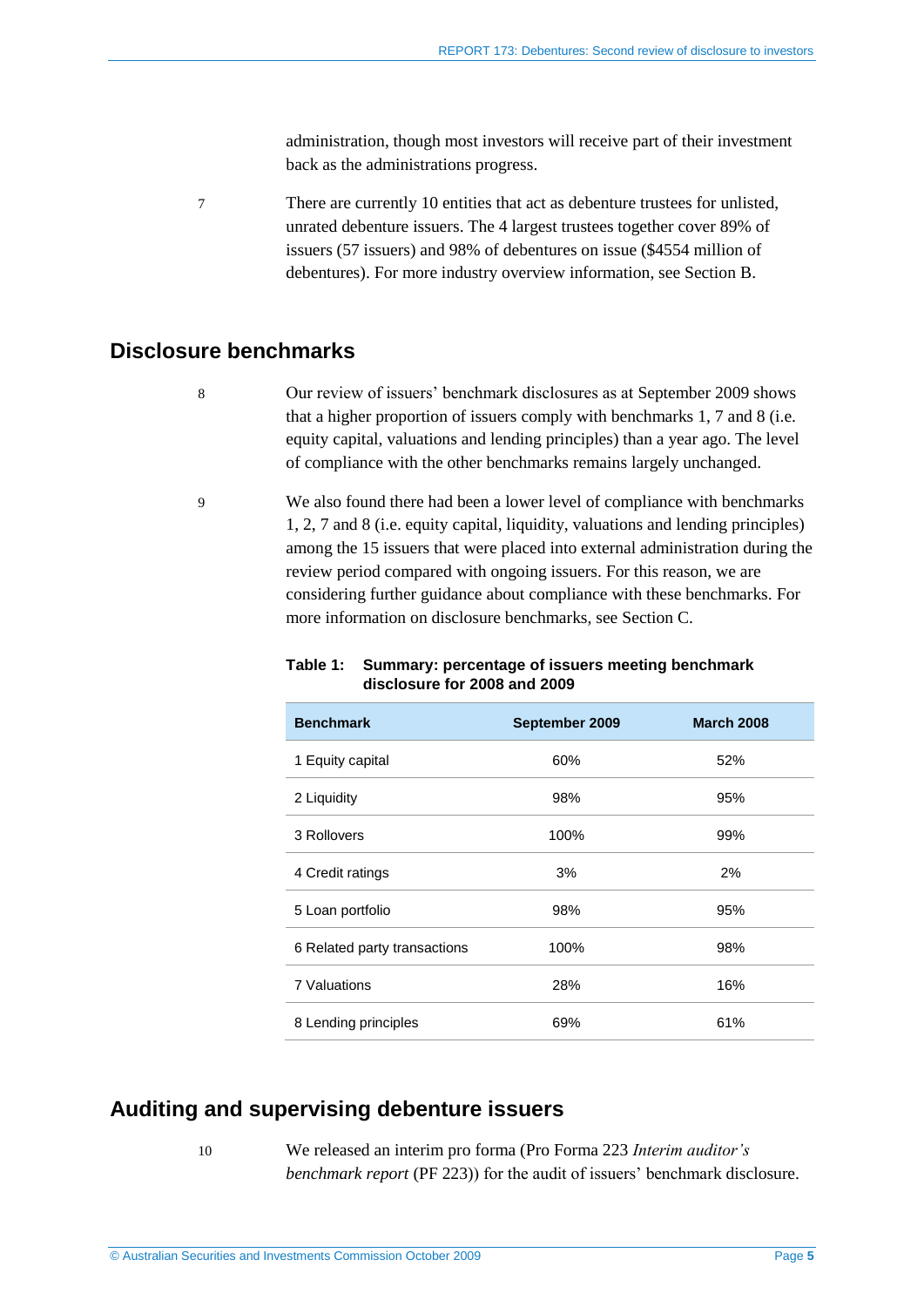So far, we received 46 audit reports and have sought feedback from issuers and auditors on the pro forma.

11 We observed that some debenture trustees took a more active role in monitoring the financial position of issuers over the review period. This includes tailoring checklists to assist debenture issuers meet their ongoing reporting obligations under RG 69 and, where appropriate, exercising their rights under trust deeds to appoint receivers to debenture issuers. For more information on auditing and supervising debenture issuers, see Section D.

### <span id="page-5-0"></span>**Investor education**

- 12 We published a new guide, *Investing in debentures?*, to help those thinking of investing in debentures.
- 13 We sought to distribute the investor guide through issuers. So far, we provided 29,500 copies of the guide to 34 issuers for distribution. Our review found that 58% of issuers followed through with their plans to make the guide available on their website and 10% of issuers followed through with plans to post out the guide with their prospectus.
- 14 We received feedback from issuers and consumers on the investor guide. Issuers provided mixed comments, however, feedback from consumers has been overwhelmingly positive. For more information on investor education, see Section E.

## <span id="page-5-1"></span>**Debenture advertising**

- 15 Over the last 2 years, debenture issuers are advertising less in print media and at least half of them are using their website for debenture advertising.
- 16 Over the last 12 months, we took regulatory action over our concerns about the advertisements of 11 debenture issuers. We also reminded a number of other debenture issuers about various aspects of our advertising policy. For more information on debenture advertising, see Section F.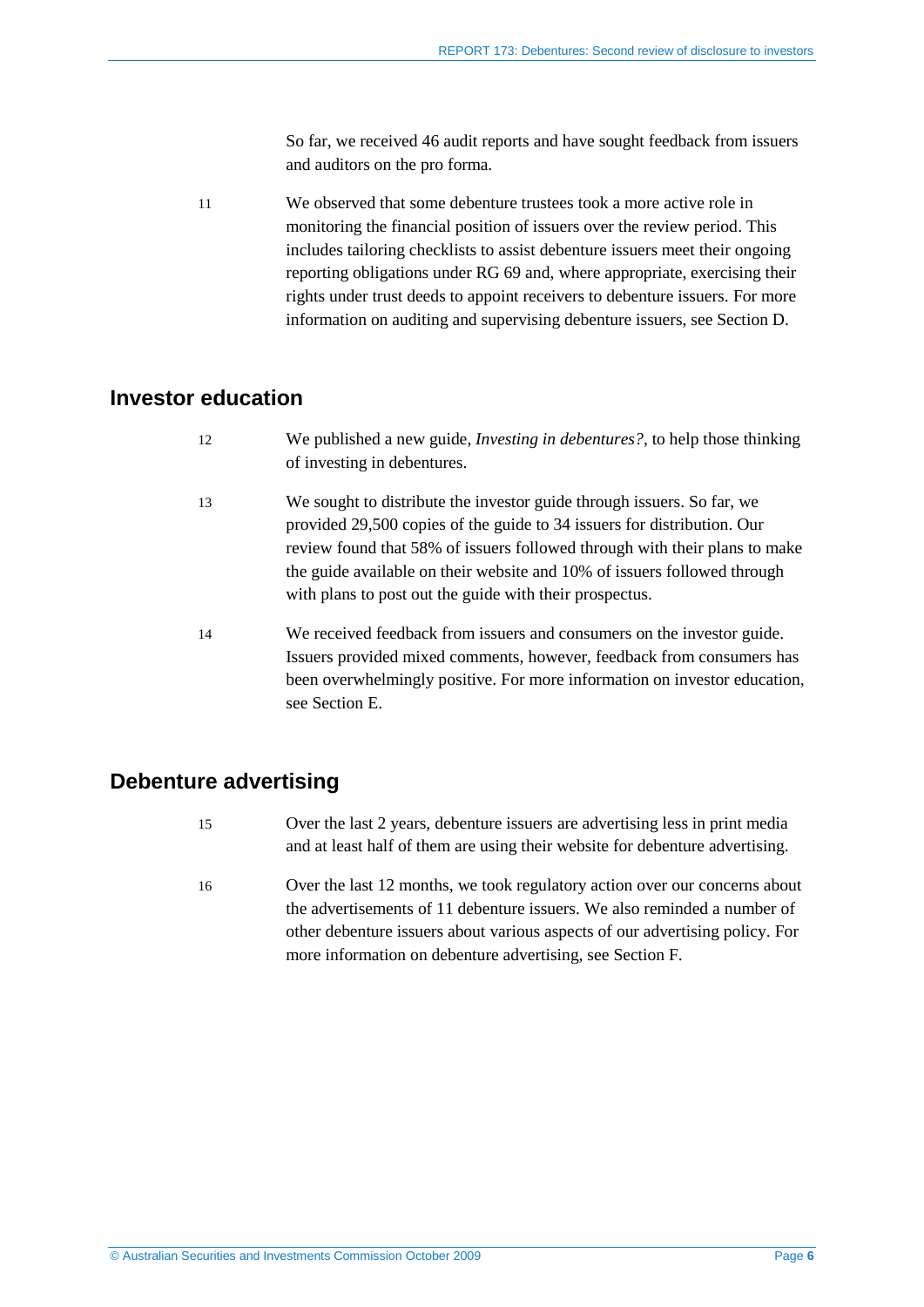# <span id="page-6-0"></span>**A Second review of disclosure to investors**

#### **Key points**

This report sets out the findings of our second review of unlisted, unrated debenture issuers. It follows up on the progress of our '3-point plan' to improve disclosure for retail investors: see paragraphs [17](#page-6-3)[–20.](#page-6-4)

Our recent work on unlisted, unrated debentures includes publishing an investor guide, updating RG 69 as well as monitoring debenture issuers and their disclosure: see paragraphs [21–](#page-7-0)[26.](#page-7-1)

In August 2008, the Government released their *Financial Services and Credit Reform Green Paper*, which proposed changes to the regulation of debentures: see paragraphs [27](#page-8-1)[–28.](#page-8-2)

## <span id="page-6-3"></span><span id="page-6-1"></span>**Scope of this report**

| 17 | This report sets out the findings of our second review of the disclosures                                                                               |
|----|---------------------------------------------------------------------------------------------------------------------------------------------------------|
|    | given by unlisted, unrated debenture issuers. It also updates information on                                                                            |
|    | the debenture industry since our first report and covers the progress of other                                                                          |
|    | aspects of our '3-point plan' such as investor education and debenture<br>advertising.                                                                  |
| 18 | Our first review of disclosure of debenture issuers was released in April<br>2008: see Report 127 Debentures: Improving disclosure for retail investors |
|    | (REP 127).                                                                                                                                              |

# <span id="page-6-2"></span>**ASIC's 3-point plan**

19 This report follows up on the progress of our '3-point plan' we outlined in August 2007. This plan involves improving disclosure for retail investors to help them understand and assess unlisted unrated debentures, while maintaining the flexibility of the public fundraising process: see Consultation Paper 89 *Unlisted unrated debentures: Improving disclosure for retail investors* (CP 89).

- <span id="page-6-4"></span>20 The '3-point plan' addresses:
	- (a) existing debenture issuers in the retail sector;
	- (b) new debenture issues to retail investors; and
	- (c) investor education.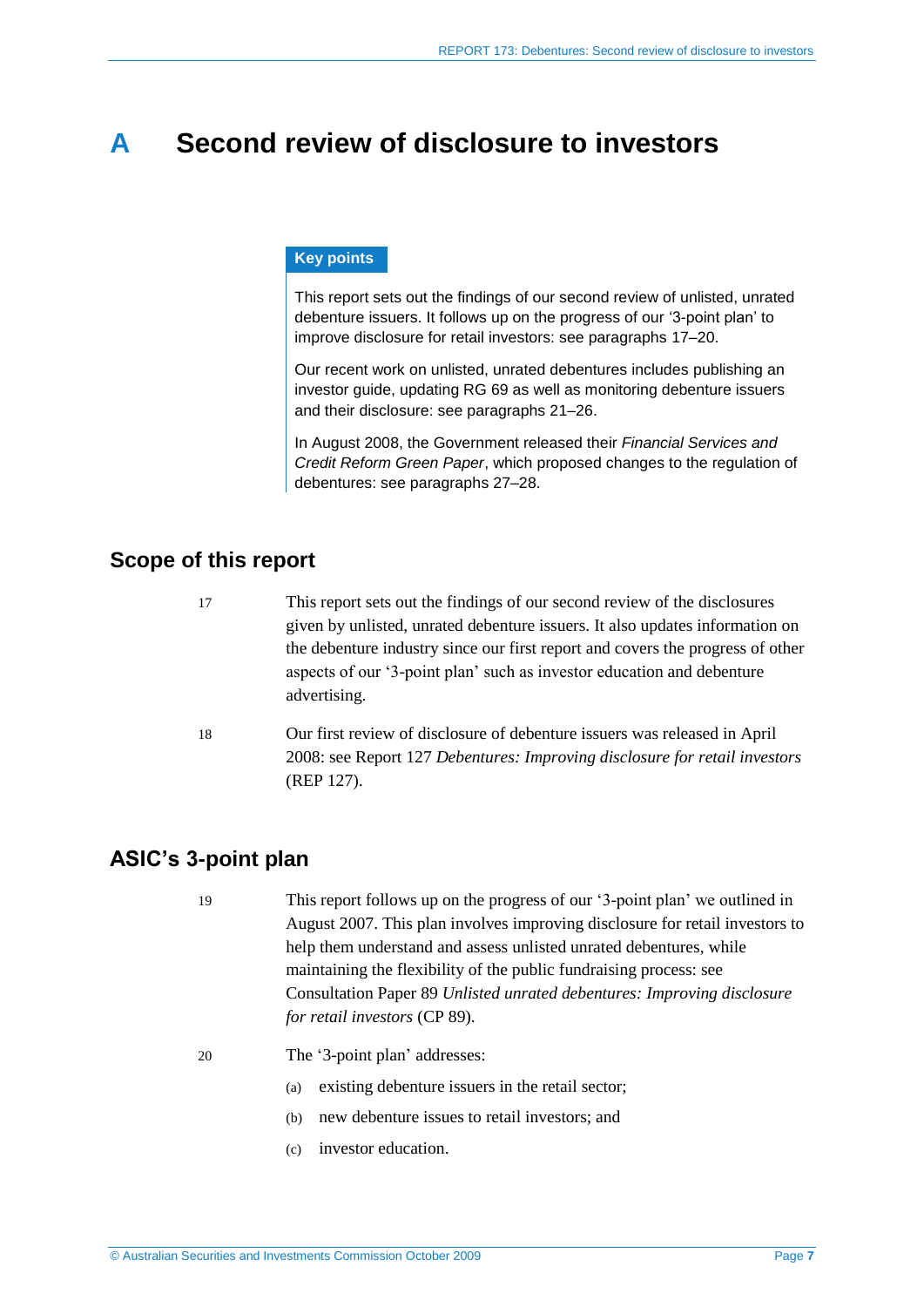#### **Regulatory Guide 69**

- <span id="page-7-0"></span>21 RG 69 sets out 8 benchmarks we expect issuers to disclose against to help retail investors assess the risks and make informed decisions about whether or not to invest: see Section C for more information.
- 22 In August 2008, we released an updated version of RG 69 to clarify the benchmarks and make them simpler for issuers to implement. The refinements took into account our experience working with issuers, trustees and auditors. This included clarifying:
	- (a) disclosure benchmarks for: equity capital, liquidity, loan portfolio, valuations, and lending principles;
	- (b) disclosure obligations for issuers who on-lend funds indirectly through a related party;
	- (c) that the guide does not apply to debentures that are to be quoted on a financial market, or to debentures that can be converted into listed securities at the discretion of the investor; and
	- (d) requirements for the auditors' report on the benchmarks. The changes concerning the role of auditors included us releasing an interim pro forma report in relation to the benchmarks: see Section D for more information.

### **Regulatory Guide 156**

23 Regulatory Guide 156 *Debenture advertising* (RG 156) sets out our expectations for debenture issuers advertising debentures to retail investors. RG 156 aims to promote investor understanding and minimise the risk of mis-selling by setting standards for debenture advertising: see Section F for more information.

### **New guide to help investors**

24 In April 2008, we published a new guide, *Investing in debentures?*, to help those thinking of investing in unlisted debentures. The guide is designed to assist people to use the 8 benchmarks to assess the risks of and to make an informed decision about whether or not to invest: see Section E for more information.

#### **Monitoring issuers and their disclosure**

- 25 Upon releasing REP 127 in April 2008, we said we would continue to monitor issuers' disclosure and foreshadowed that we would conduct another series of visits to and reviews with issuers in late 2008.
- <span id="page-7-1"></span>26 Our work over the review period includes: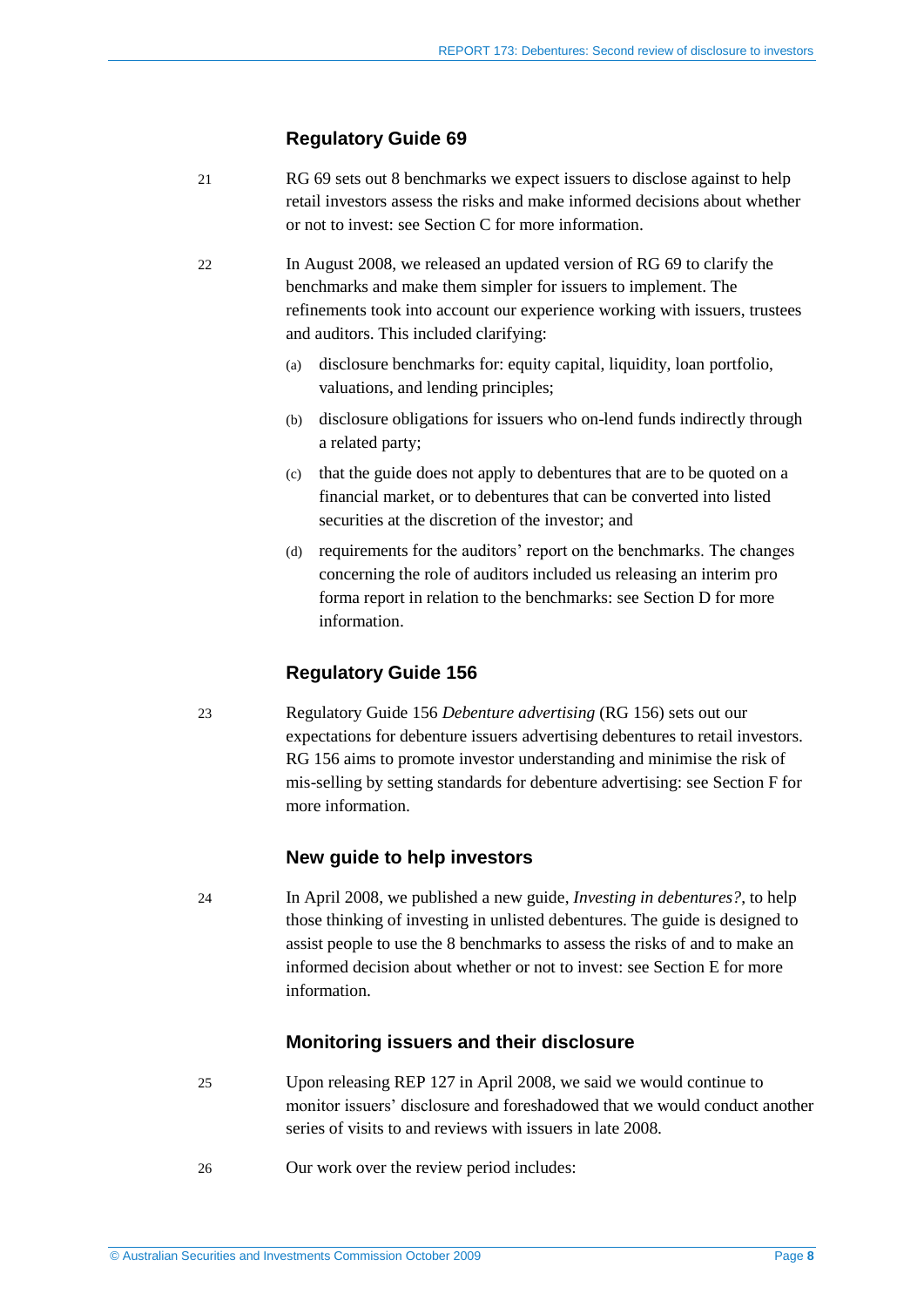- (a) analysing information in quarterly reports, new prospectuses and benchmark audit reports of all unlisted, unrated debenture issuers;
- (b) meeting or speaking on the telephone with a large majority of issuers and several trustees on numerous occasions. This included meeting with 4 trustees and 16 issuers in December 2008 to discuss their disclosures, liquidity and arrears position; and
- (c) reviewing debenture advertisements in print media and on issuers' websites.

# <span id="page-8-1"></span><span id="page-8-0"></span>**Financial Services and Credit Reform Green Paper**

27 In August 2008, the Government released their *Financial Services and Credit Reform Green Paper*. For debentures, the paper proposed:

- (a) harmonising the regulation of promissory notes, regardless of their value;
- (b) extending the licensing requirement for debenture issuers;
- (c) requiring debenture trustee companies to be licensed; and
- (d) reviewing trustees' duties.
- <span id="page-8-2"></span>28 In May 2009, the Government released draft legislation for the creation of a register of debenture trustees.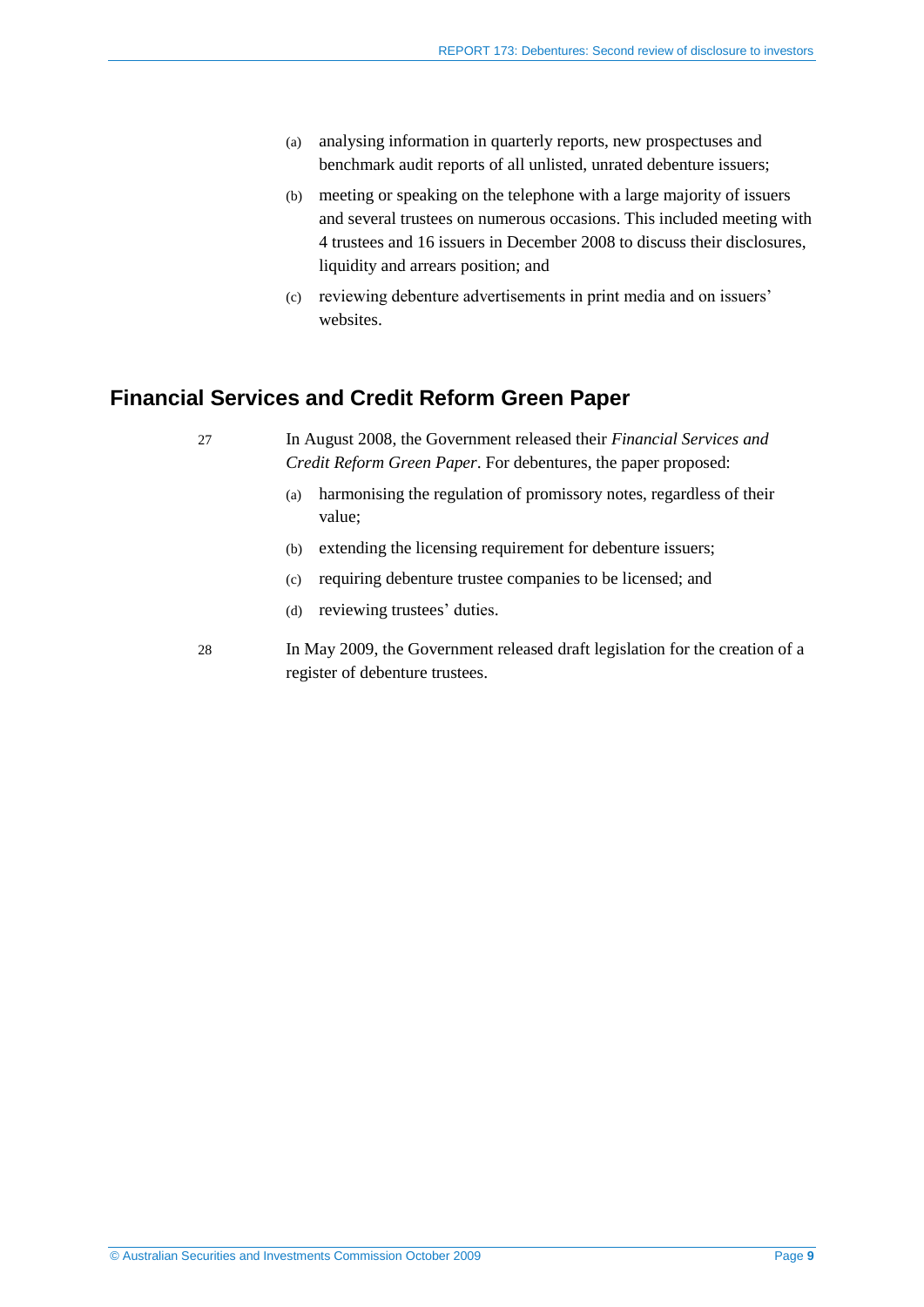# <span id="page-9-0"></span>**B Industry overview**

#### **Key points**

We estimate the total amount of money invested in debentures in Australia has reduced by 51% to \$16.9 billion between June 2006 and December 2008. The reduction is primarily due to investors withdrawing their money from debenture products: see paragraphs [29](#page-9-2)[–32.](#page-10-0)

The number of unlisted, unrated debenture issuers has reduced by 21% to 63 issuers during the review period, while the amount of money invested in the sector has reduced by 31% to \$4649 million: see paragraphs [33–](#page-10-1)[34.](#page-10-2)

During the review period, 15 issuers were placed into external administration with total debentures on issue of \$912 million. However, the amount lost by investors will be smaller—most are expected to recover some of their funds: see paragraphs [35](#page-12-0)[–36.](#page-12-1)

There are currently 10 entities that act as debenture trustees for unlisted, unrated debenture issuers. The 4 largest trustees together cover 89% of these issuers (57 issuers) and 98% of debentures on issue (\$4554 million of debentures): see paragraphs [38–](#page-13-1)[40.](#page-13-2)

# <span id="page-9-2"></span><span id="page-9-1"></span>**Debenture issuers**

29 We estimate that, as at 31 December 2008, the total face value of debentures on issue in Australia was \$16.9 billion and that there were 109 debenture issuers. Our estimate has been adjusted to exclude issuers in external administration (including these issuers would add \$2.8 billion to the estimate).

30 The market shrank by \$8 billion or 32% over the 6 months from June 2008, which was a period of tight liquidity. Between December 2006, when we first estimated the size of the market, and December 2008, the market has contracted 51%, from \$34.3 billion.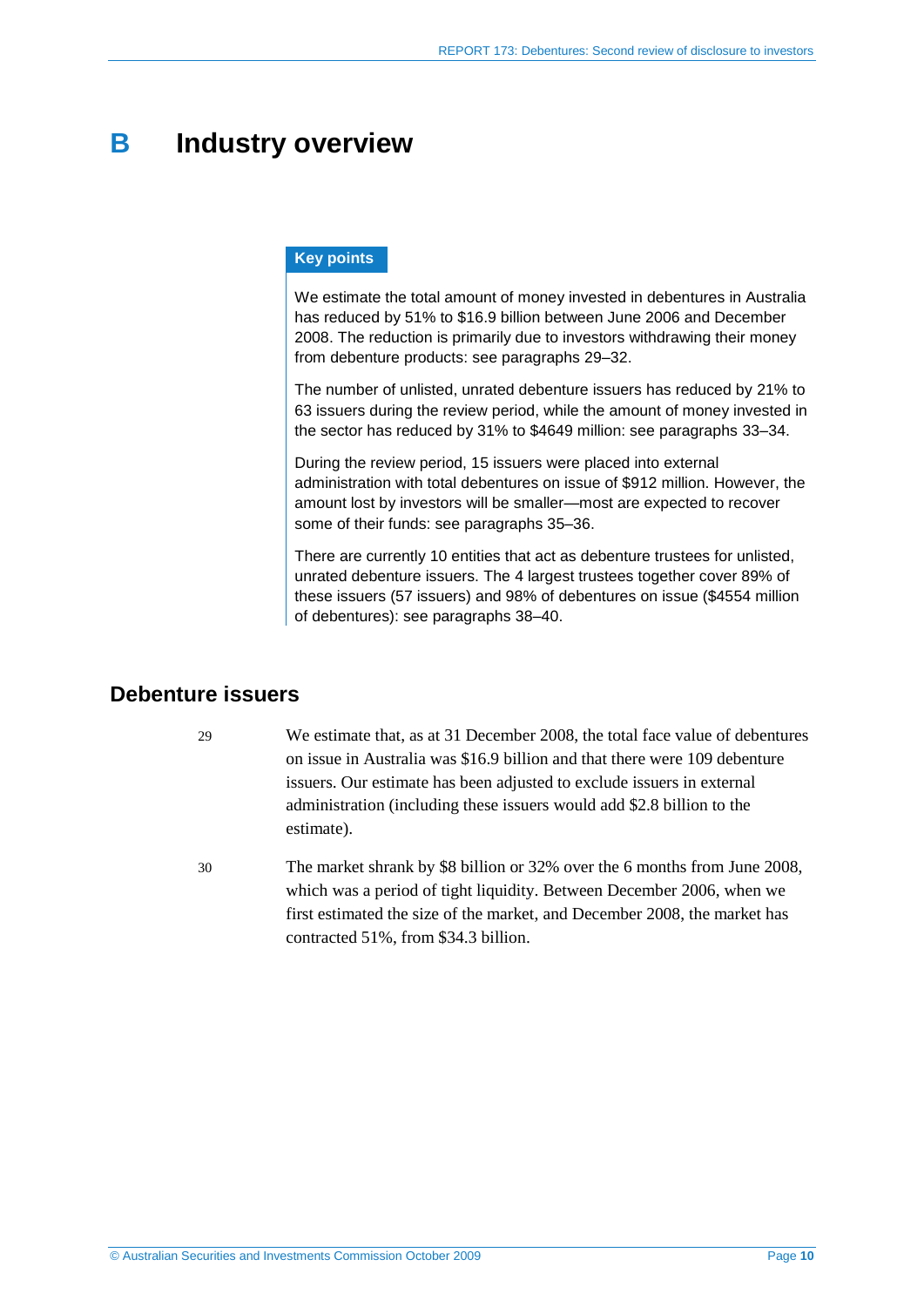

### **Figure 1: Face value of debentures on issue (December 2008)**

- 31 The segment with the largest change over the 6 months to December 2008 was unlisted rated debentures. Over this period, the face value of their debentures fell 40% (from \$9.8 billion to \$5.9 billion). One issuer ceased issuing new debentures in October 2007 and another issuer ceased issuing in March 2009.
- <span id="page-10-0"></span>32 We estimate that over the 9 months to 30 September 2009, the size of the unlisted rated segment shrank by a further \$3.7 billion due to the maturing of existing debentures issued by these 2 issuers. This reduces the segment's size to \$2 billion, a decline of 80% from June 2008.

#### **Issuers of unlisted, unrated debentures**

<span id="page-10-1"></span>

33 As of September 2009, there were 63 issuers of unlisted, unrated debentures. Over the preceding 12 months, the number of debenture issuers reduced by 21% (17 fewer issuers) and the total amount of debentures on issue reduced by 31% (\$2064 million). [Table 2](#page-11-0) shows the number of issuers and amount of debentures on issue in each category over the period since August 2007.

- <span id="page-10-2"></span>34 Twenty-five unlisted, unrated debenture issuers (39%) currently hold an Australian financial services (AFS) licence. Of these:
	- (a) 22 issuers are authorised to deal and/or provide financial product advice in debentures;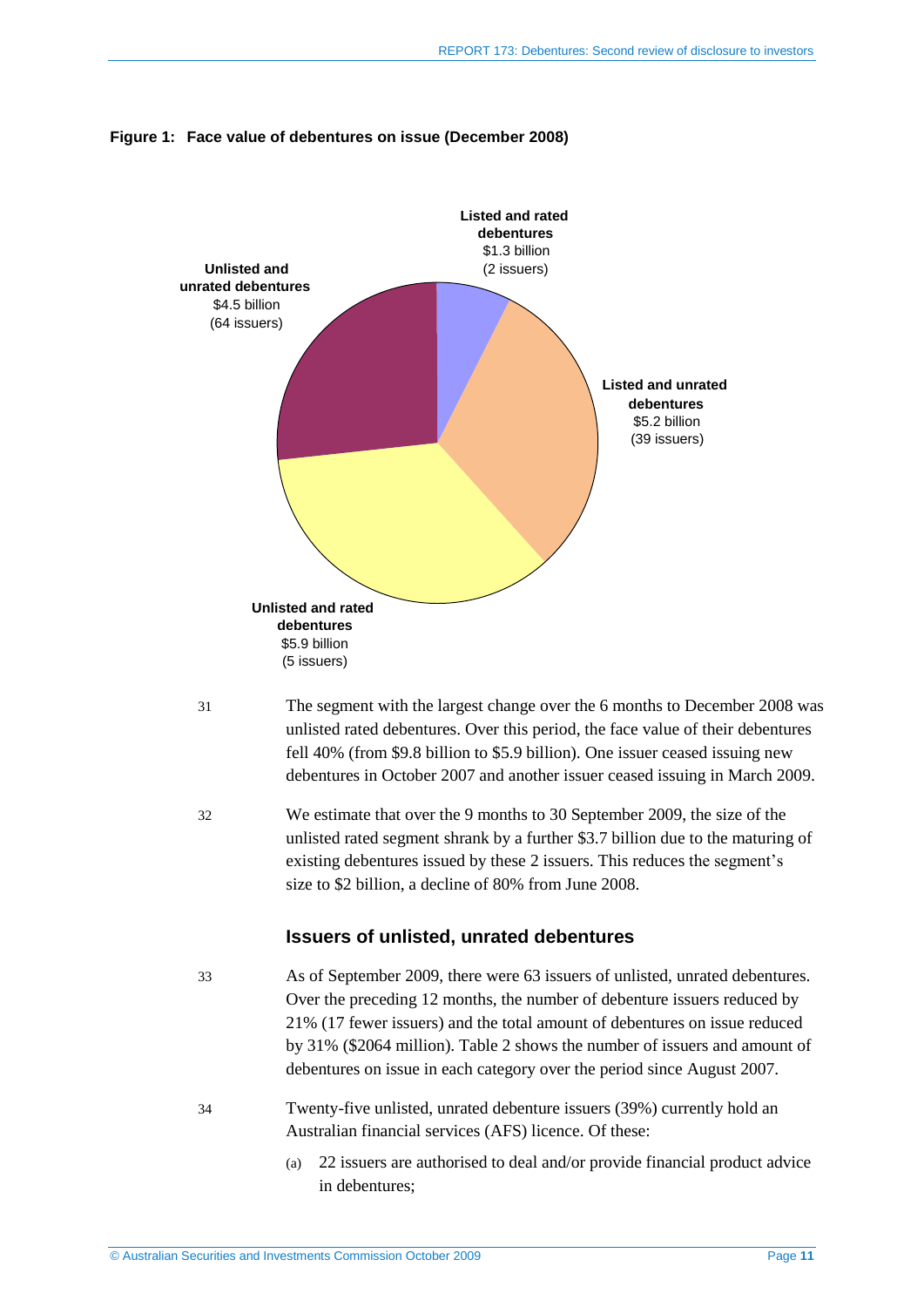- (b) 2 issuers have licence authorisations to operate a managed investment scheme (both are authorised for mortgage schemes); and
- (c) 1 issuer has a licence authorisation to deal and provide financial product advice in relation to general and life insurance products.

<span id="page-11-0"></span>

|  | Table 2: Number of issuers and amounts on issue of unlisted, unrated debentures |  |
|--|---------------------------------------------------------------------------------|--|
|--|---------------------------------------------------------------------------------|--|

| <b>Category</b>                       | September 2009           |               | <b>March 2008</b>        |               | August 2007              |               |
|---------------------------------------|--------------------------|---------------|--------------------------|---------------|--------------------------|---------------|
|                                       | No. of<br><b>issuers</b> | \$ (millions) | No. of<br><b>issuers</b> | \$ (millions) | No. of<br><b>issuers</b> | \$ (millions) |
| Debt capital funding                  | 12                       | \$1,519       | 17                       | \$2,656       | 21                       | \$2,682       |
| Finance                               | 12                       | \$757         | 16                       | \$911         | 15                       | \$885         |
| Integrated property                   | 1                        | \$4           | $\overline{2}$           | \$29          | 3                        | \$73          |
| Memberships                           | 7                        | \$126         | 7                        | \$108         | 7                        | \$82          |
| Mortgage financing                    | 23                       | \$1,922       | 31                       | \$2,679       | 36                       | \$3,206       |
| Structured real estate<br>investments | 8                        | \$321         | 9                        | \$330         | 10                       | \$680         |
| <b>Total</b>                          | 63                       | \$4,649       | 80                       | \$6,713       | 92                       | \$7,609       |

**Figure 2: Unlisted, unrated debentures by sector (September 2009)**

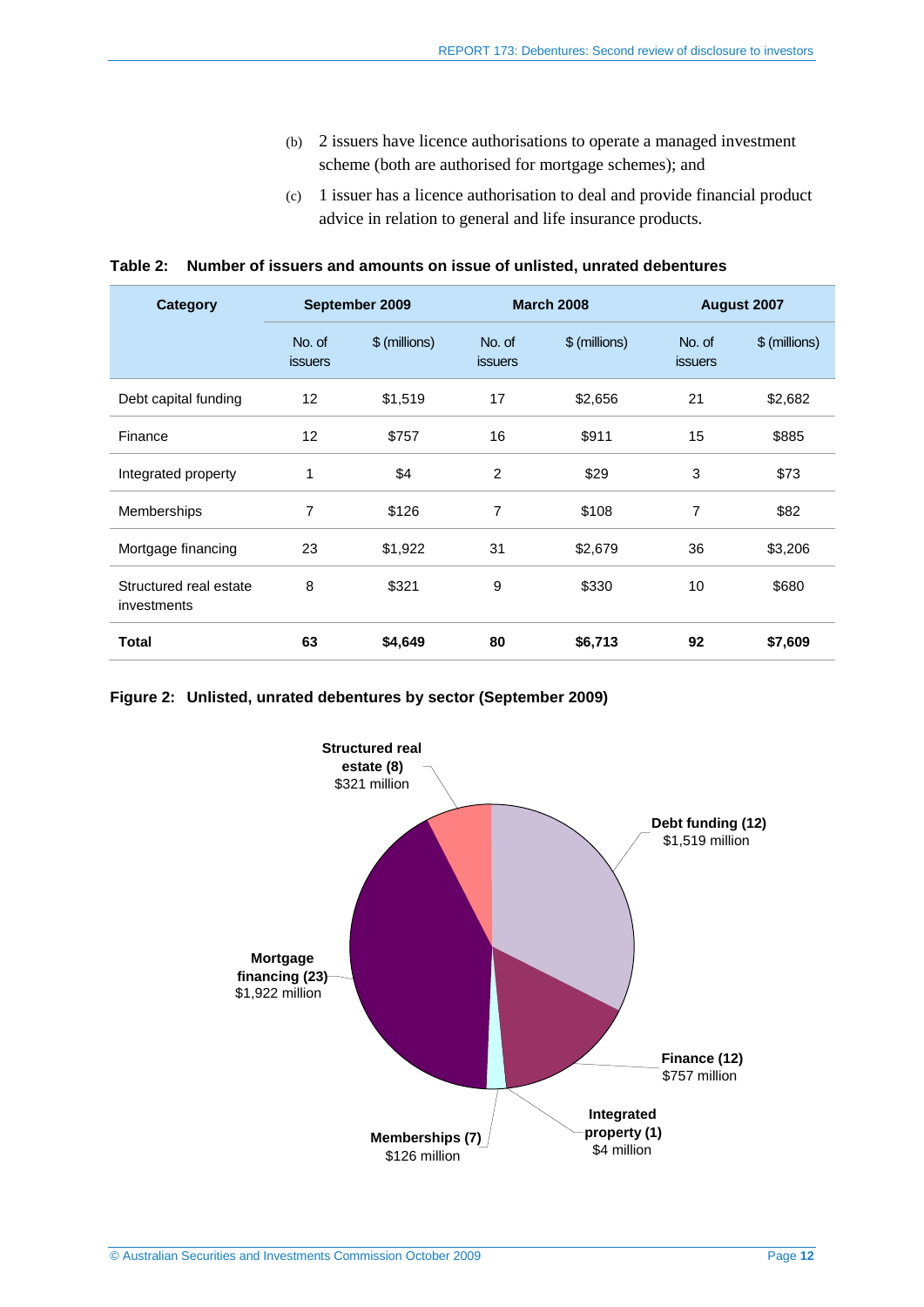- <span id="page-12-3"></span><span id="page-12-0"></span>35 Over the review period, the number of unlisted, unrated debenture issuers had reduced by 17 issuers. The change in the number of issuers during this period was made up of:
	- (a) 3 new issuers entering the unlisted, unrated debenture market;
	- (b) 5 issuers exiting the market because they repaid or converted their debentures or merged with another issuer; and
	- (c) 15 issuers being placed into external administration.
- <span id="page-12-1"></span>36 [Table 3](#page-12-2) gives a breakdown of the 15 issuers entering external administration since March 2008. Of the 15 issuers:
	- (a) almost half (7 issuers) held AFS licences authorising them to deal and/or provide financial product advice in relation to debentures; and
	- (b) a majority (8 issuers) were involved in mortgage financing. This sector also had the highest proportion of issuers with an AFS licence.

<span id="page-12-4"></span>37 The 15 issuers in external administration are at various stages of the external administration process. While the total amount of debentures they had on issue was \$912 million, a percentage of this amount will be repaid to investors. The amount of money repaid to investors will vary between issuers: see Appendix 1 for a list of debenture issuers that have entered external administration during the review period, together with details of estimated distributions to investors.

| <b>Category</b>                       |    | No. of issuers Amount on issue<br>(\$ millions) | No. of AFS<br><b>licensees</b> |
|---------------------------------------|----|-------------------------------------------------|--------------------------------|
| Debt capital funding                  | 4  | \$253                                           | 1                              |
| Finance                               | 2  | \$208                                           | 0                              |
| Integrated property                   | 0  | 0                                               | 0                              |
| Memberships                           | 0  | 0                                               | 0                              |
| Mortgage financing                    | 8  | \$441                                           | 6                              |
| Structured real estate<br>investments |    | 10                                              | O                              |
| Total                                 | 15 | \$912                                           |                                |

#### <span id="page-12-2"></span>**Table 3: Issuers entering external administration since March 2008**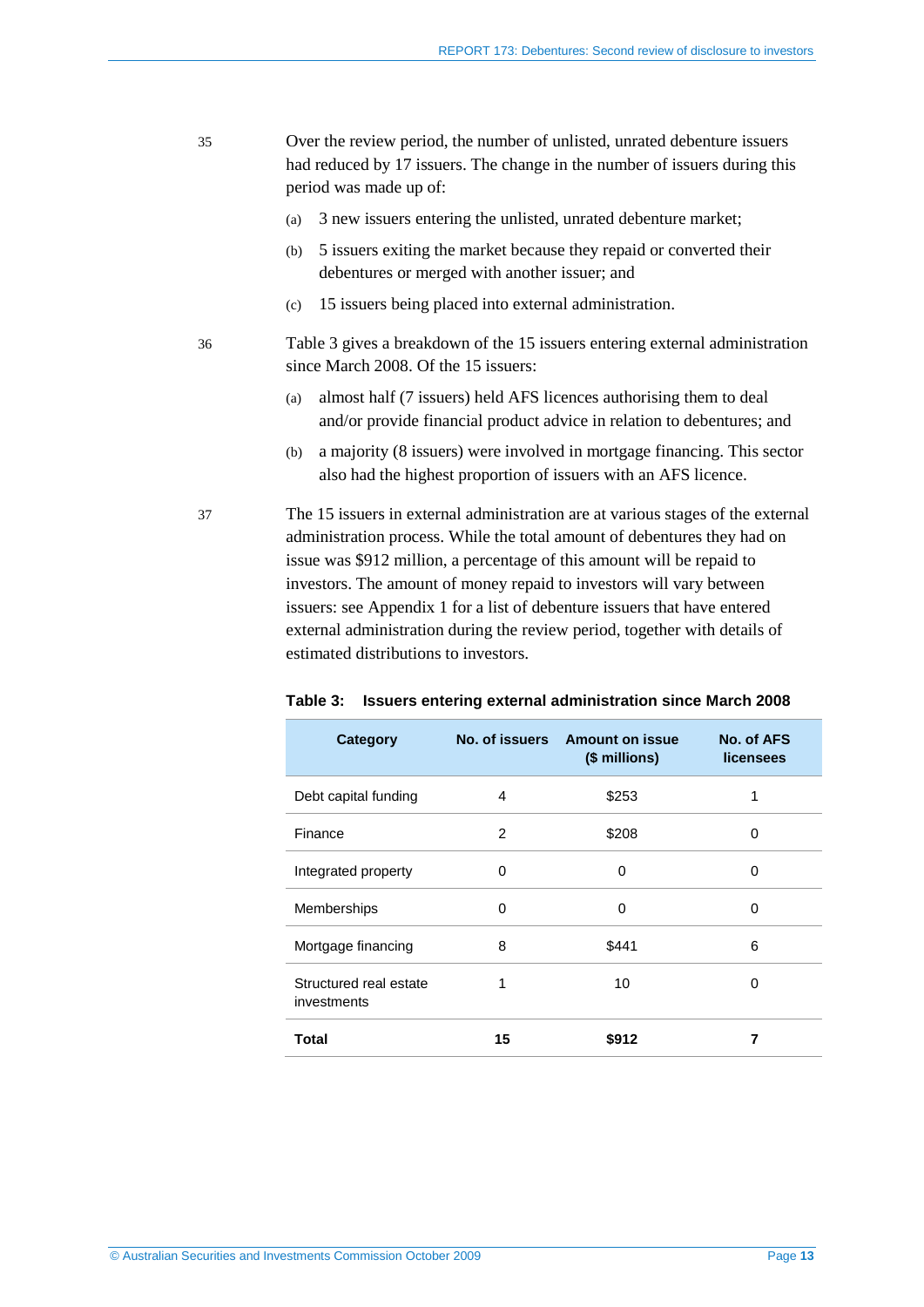# <span id="page-13-1"></span><span id="page-13-0"></span>**Debenture trustees**

| 38 | At the end of the review period, there were 10 entities acting as debenture<br>trustees for the 63 unlisted, unrated debenture issuers. The 4 largest trustees<br>together cover 89% of these issuers (57 issuers) and 98% of the unlisted,<br>unrated debentures on issue (\$4554 million of debentures). |
|----|------------------------------------------------------------------------------------------------------------------------------------------------------------------------------------------------------------------------------------------------------------------------------------------------------------|
| 39 | Of the 10 trustees:                                                                                                                                                                                                                                                                                        |
|    | 5 trustees acted for only 1 issuer, and 1 trustee acted for 2 issuers;<br>(a)                                                                                                                                                                                                                              |
|    | 4 trustees acted for between 7 and 25 issuers; and<br>(b)                                                                                                                                                                                                                                                  |
|    | 1 trustee did not hold an AFS licence.<br>(c)                                                                                                                                                                                                                                                              |

<span id="page-13-2"></span>40 There were 5 trustee appointments during the review period due to:

- (a) 2 debenture issuers replacing their trustees through entering into a new trust deed; and
- (b) 3 new debenture issuers entering the unlisted, unrated debenture market: see paragraph [35\(a\).](#page-12-3)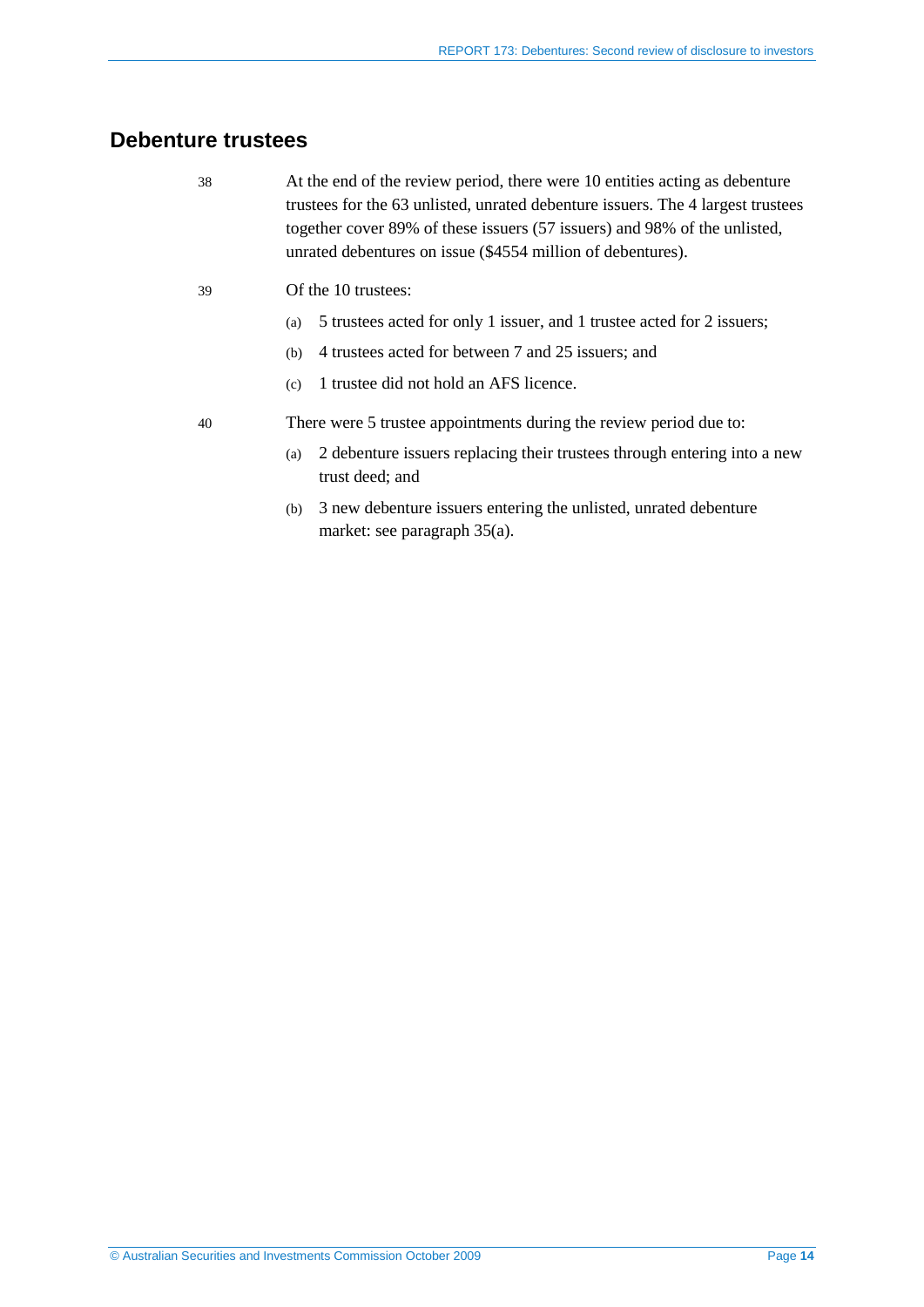# <span id="page-14-0"></span>**C Benchmark disclosure**

### **Key points**

Our review of issuers' benchmark disclosures as at September 2009 shows that a higher proportion of issuers comply with benchmarks 1, 7 and 8 (i.e. equity capital, valuations and lending principles) than 18 months ago. The level of compliance with the other benchmarks remains largely unchanged.

We also found there was a lower level of compliance with benchmarks 1, 2, 7 and 8 (i.e. equity capital, liquidity, valuations and lending principles) among the 15 issuers that were placed into external administration during the review period compared with the ongoing issuers. These benchmarks are of particular importance for issuers involved in mortgage financing.

# <span id="page-14-1"></span>**ASIC's disclosure benchmarks**

| 41 | Each issuer of unlisted, unrated debentures is expected to disclose against<br>the 8 benchmarks set out in RG 69:                                                                                                                                                                                                                                                 |
|----|-------------------------------------------------------------------------------------------------------------------------------------------------------------------------------------------------------------------------------------------------------------------------------------------------------------------------------------------------------------------|
|    | in any disclosure documents (e.g. prospectus); and<br>(a)                                                                                                                                                                                                                                                                                                         |
|    | at least twice a year in the issuer's quarterly reports to the trustee.<br>(b)                                                                                                                                                                                                                                                                                    |
| 42 | This disclosure should set out the issuer's performance against the<br>benchmarks by either:                                                                                                                                                                                                                                                                      |
|    | stating that they met the benchmark; or<br>(d)                                                                                                                                                                                                                                                                                                                    |
|    | explaining:<br>(e)                                                                                                                                                                                                                                                                                                                                                |
|    | that they did not meet the benchmark; and<br>(i)                                                                                                                                                                                                                                                                                                                  |
|    | how and why the issuer deals with the business factors or issues<br>(ii)<br>underlying the benchmark in another way ('if not, why not' disclosure).                                                                                                                                                                                                               |
|    | Note: For guidance on the benchmark disclosure regime, see Section A of RG 69.                                                                                                                                                                                                                                                                                    |
| 43 | Benchmarks 1, 2 and 4 are relevant to all issuers. However, benchmarks 1<br>and 2 can have particular importance to issuers involved in mortgage lending<br>and other on-lending activities (e.g. finance companies) because of the risk<br>of default by borrowers and the need to 'match' cash flows to and from<br>investors with those to and from borrowers. |
| 44 | Not all of the other benchmarks apply to some issuers because of their<br>particular business model—for example, benchmarks 5 and 6 only apply to<br>issuers that on-lend money, and benchmarks 7 and 8 only apply to issuers<br>who use or lend money for property-related activities such as mortgage<br>financing.                                             |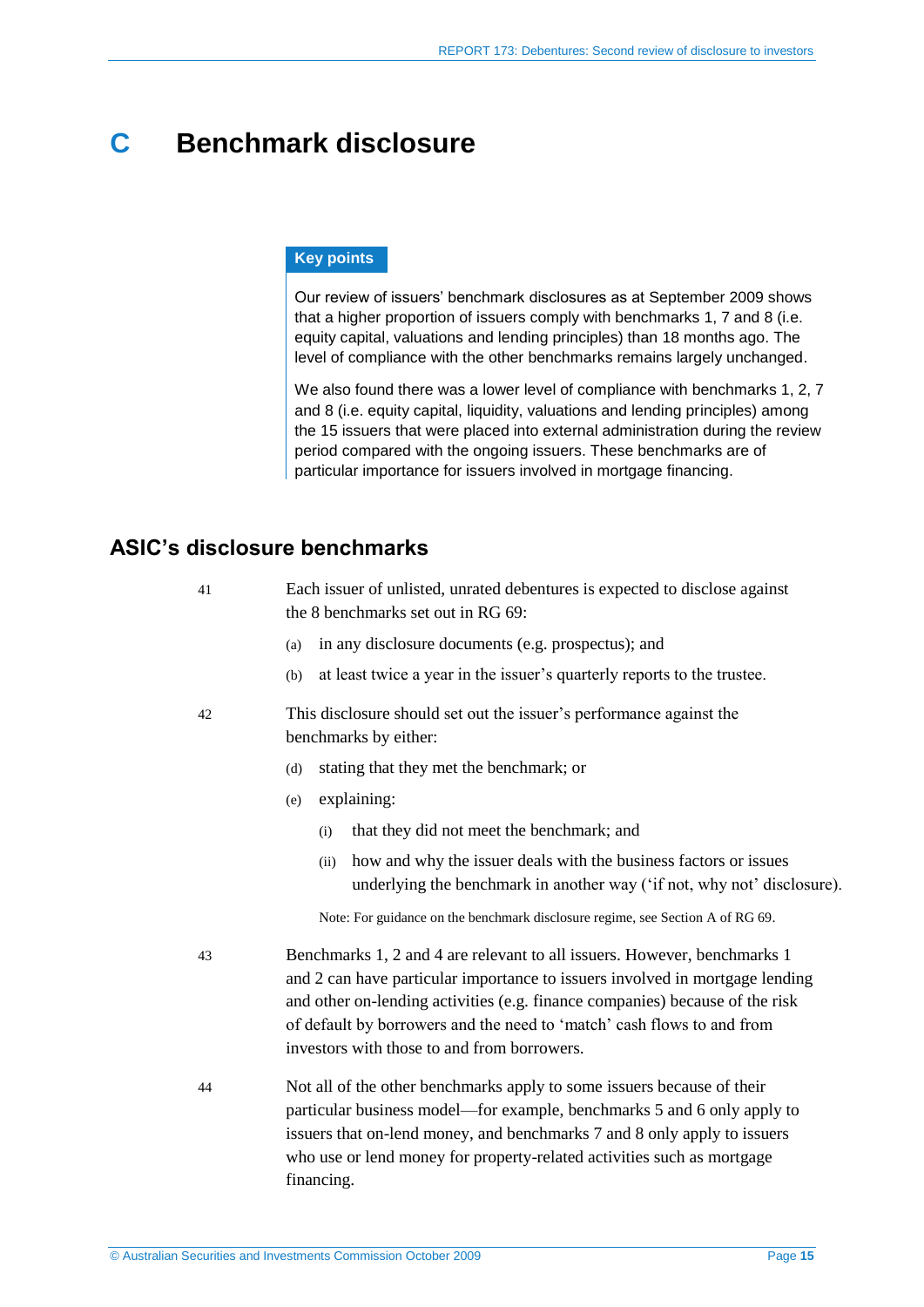| General                                          | 1 Equity capital                              | Benchmarks 1 and 2 address the issuer's financial structure                                                             |
|--------------------------------------------------|-----------------------------------------------|-------------------------------------------------------------------------------------------------------------------------|
| benchmarks for<br>all issuers of                 | 2 Liquidity                                   | and ability to meet loan obligations on time.                                                                           |
| unlisted<br>debentures                           | <b>3 Rollovers</b>                            | Benchmark 3 addresses the transparency of the issuer's<br>approach to 'rollovers' and early redemptions of investments. |
|                                                  | 4 Credit ratings                              | Benchmark 4 relates to ratings provided by experts in<br>assessing credit risk.                                         |
| <b>Additional</b>                                | 5 Loan portfolio                              | Benchmark 5 addresses the issuer's lending practices.                                                                   |
| benchmarks for<br>lenders                        | <b>6 Related party</b><br>transactions        | Benchmark 6 addresses a specific area of lending risk.                                                                  |
| <b>Additional</b>                                | <b>7 Valuations</b>                           | Benchmarks 7 and 8 address the issuer's property-related                                                                |
| benchmarks for<br>property-related<br>debentures | 8 Lending principles-<br>loan-to-value ratios | practices.                                                                                                              |

**Table 4: Disclosure benchmarks for debenture issuers**

# <span id="page-15-0"></span>**Second review of benchmark disclosures**

45 We analysed the most recent benchmark disclosure by each unlisted, unrated debenture issuer. Depending on the issuer, this was generally either their latest quarterly report in which the issuer updated their benchmark disclosure or their current prospectus.

- 46 We also:
	- (a) reviewed audit reports of benchmark disclosure, where available;
	- (b) obtained documents from 30 issuers to assist in verifying their compliance with certain benchmarks; and
	- (f) met with 16 issuers to discuss their benchmark compliance, and compliance issues generally.
- 47 Figure 3 and Figure 4 show the overall results of our analysis as at September 2009.
- 48 We identified a limited number of instances where an issuer had met a particular benchmark at both March 2008 and September 2009 but did not meet the benchmark for a period in between. This highlights the importance of issuers providing ongoing disclosure to the market of any material changes to their benchmark disclosures.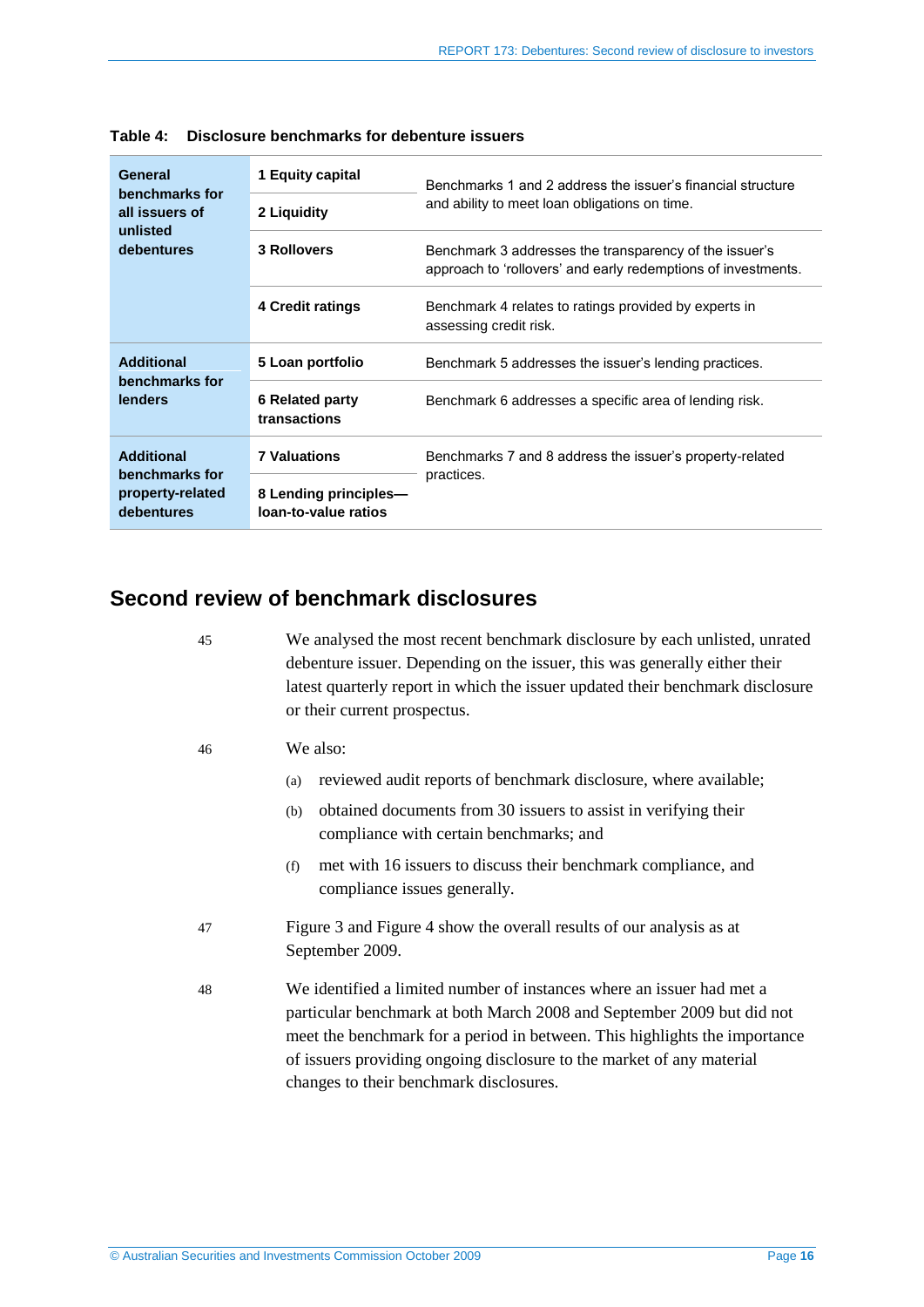# **Ongoing disclosures**

| 49 | Where there are any material changes to an issuer's performance against the<br>benchmarks, including against the issuer's alternative approach to meeting<br>the benchmarks, the issuer should explain this in a supplementary<br>prospectus, replacement prospectus or continuous disclosure notice.                                                                                                  |
|----|--------------------------------------------------------------------------------------------------------------------------------------------------------------------------------------------------------------------------------------------------------------------------------------------------------------------------------------------------------------------------------------------------------|
| 50 | In addition, an issuer's quarterly reports should, at least twice a year,<br>specifically explain any material changes to the issuer's performance against<br>the benchmarks. This includes any changes against the issuer's alternative<br>approach to meeting the benchmarks.                                                                                                                        |
|    | Note: For guidance about the ongoing disclosure obligations of issuers, see RG 69.95-<br>RG 69.104 and Regulatory Guide 198 Unlisted disclosing entities: Continuous<br>disclosure obligations (RG 198). Issuers should make ongoing disclosure documents<br>(including those lodged with ASIC) available to all debenture holders (e.g. by issuers<br>posting disclosure documents on their website). |
| 51 | In the 5 months to September 2009, 46 issuers (73% of issuers) provided<br>ongoing disclosure about their performance against the benchmarks. This<br>was done through either disclosure in their quarterly report to the trustee and<br>ASIC, prospectus disclosure or continuous disclosure notices.                                                                                                 |
| 52 | In many cases, certain trustees assisted issuers with the ongoing reporting<br>process by developing template documents.                                                                                                                                                                                                                                                                               |

### **Figure 3: Summary of benchmark disclosures (September 2009)**

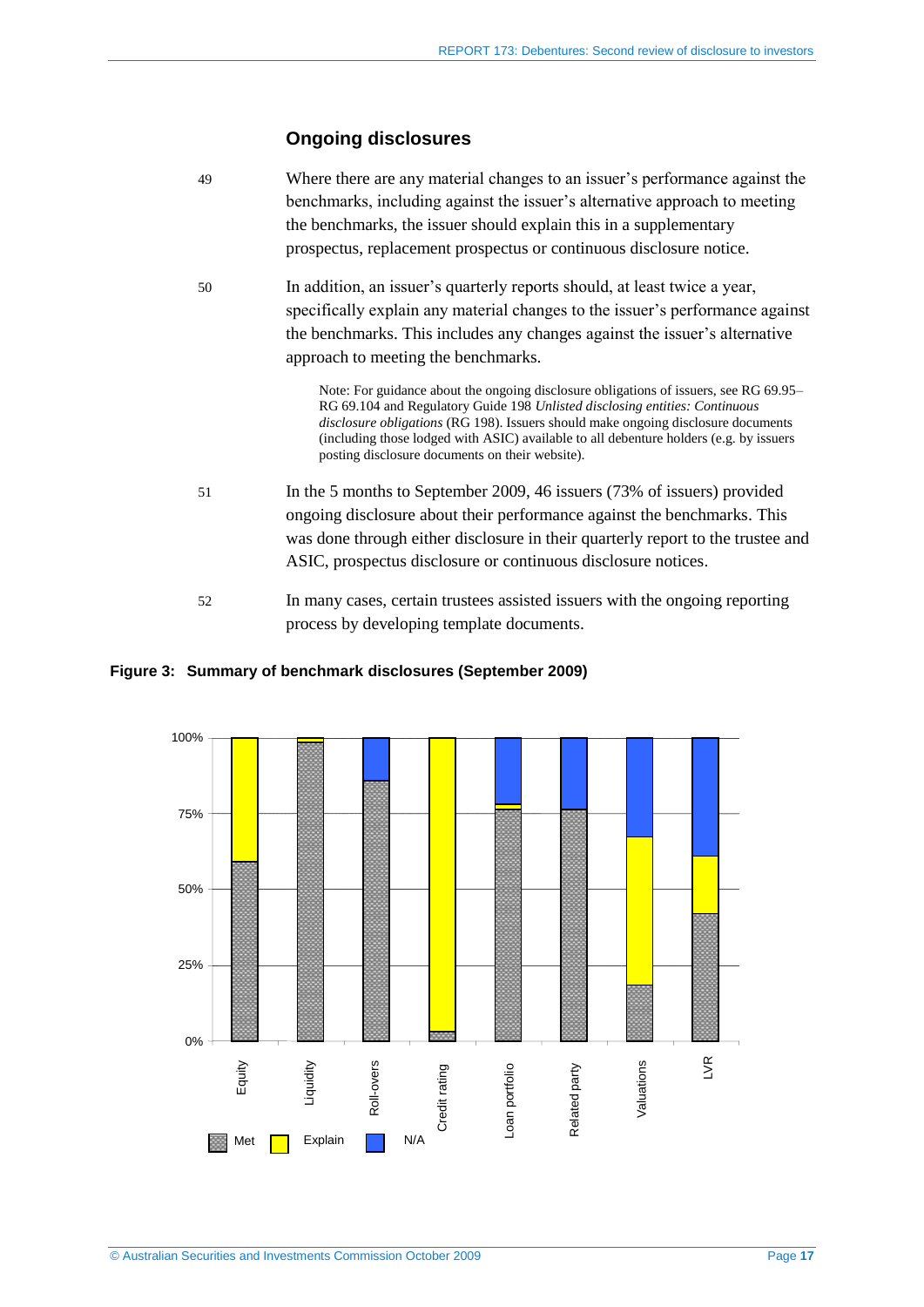

#### **Figure 4: Location and format of benchmark disclosure**

# <span id="page-17-0"></span>**Benchmark disclosures: liquidity**

| 53 | We undertook a more detailed review of the impact of the GFC on the liquidity<br>of debenture issuers during November 2008 to January 2009. In total, we met<br>with 16 issuers, obtained financial records from another 30 issuers and met with<br>4 debenture trustees. This collectively covered more than 90% of the unlisted,<br>unrated debentures on issue. |
|----|--------------------------------------------------------------------------------------------------------------------------------------------------------------------------------------------------------------------------------------------------------------------------------------------------------------------------------------------------------------------|
| 54 | The overall trend was that, all issuers appeared confident that they had sufficient<br>liquidity despite reduced cash flows in many cases. Several issuers had<br>increased their cash reserves as a precautionary measure.                                                                                                                                        |
| 55 | Of the 16 issuers we met, 11 reported a decrease in rollovers of invested funds<br>in October and November 2008. All appeared confident that liquidity was not an<br>immediate concern.                                                                                                                                                                            |
| 56 | Similarly, for those from whom we obtained financial records, 25 of the 30 had<br>enough cash or cash equivalents to cover 3 months of operations while 3 had<br>relied on the assumption of new debenture funds in their cash flow forecasts.                                                                                                                     |
| 57 | Of these 30 issuers, new debenture funds decreased for 13 during October and<br>November 2008, with 12 experiencing an increase in redemptions or a decrease<br>in rollovers. Seventeen of the 30 issuers discussed liquidity concerns during<br>board meetings and 15 also discussed strategies to deal with these concerns.                                      |

# <span id="page-17-1"></span>**Benchmark disclosure of issuers in administration**

58 During the review period, 15 issuers were placed into external administration: see paragraphs [36](#page-12-1)[–37](#page-12-4) and [Table 3.](#page-12-2)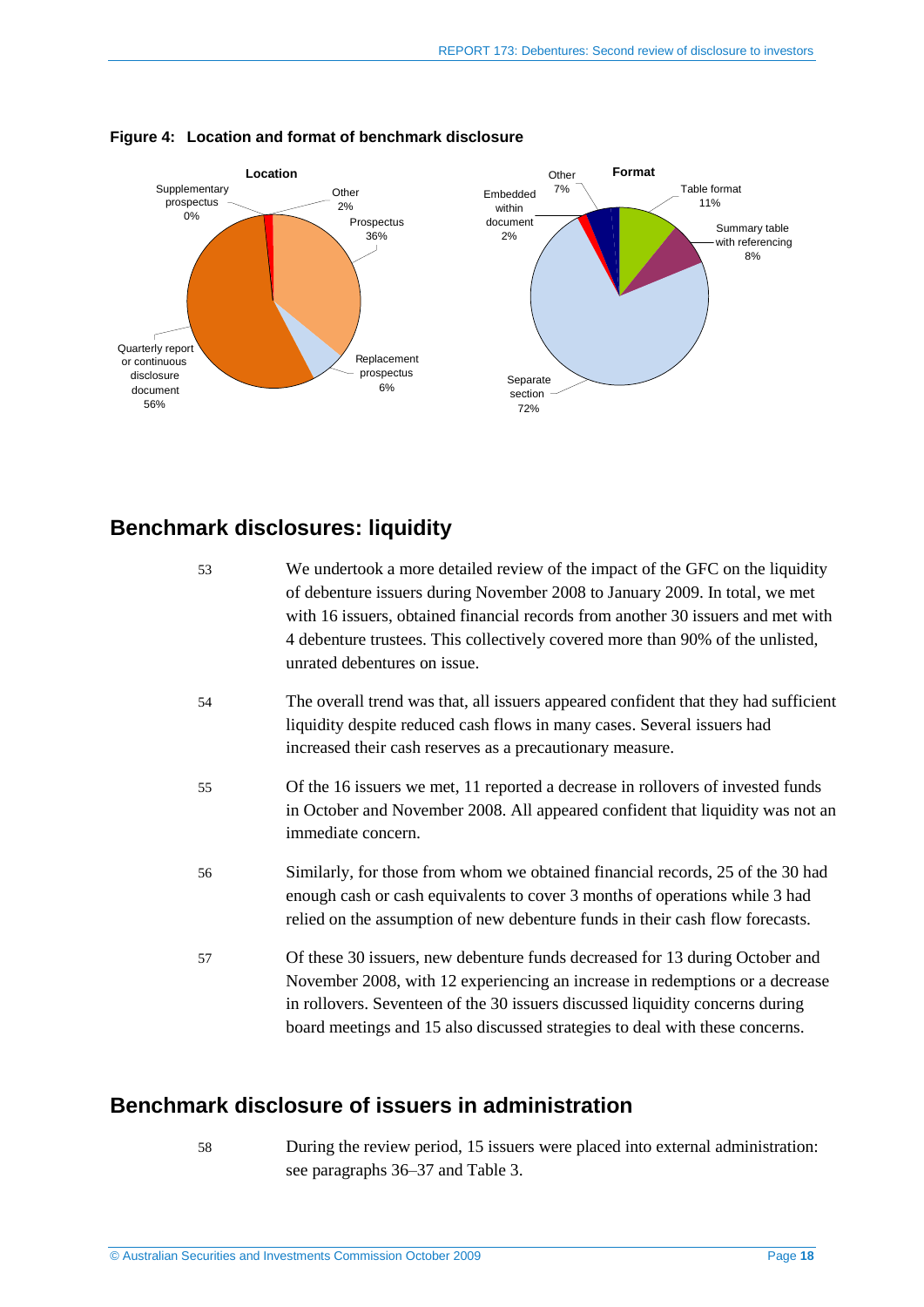- 59 We analysed how these 15 issuers reported against the benchmarks before their external administration to identify if there were particular trends in their benchmark compliance.
- 60 5 compares the benchmark compliance of issuers that subsequently went into external administration, with issuers that remain in business.
- 61 Overall, there was a lower level of compliance with benchmarks 1, 2, 7 and 8 among the issuers in external administration than for ongoing issuers. The key areas impacting these issuers were:
	- (a) insufficient equity levels—only 5 issuers met the equity benchmark, and the level of equity for those issuers who did not was significantly lower than the benchmark;
	- (b) issues with liquidity;
	- (c) related party transactions—several issuers had significant related party loans and, while these were generally disclosed, the existence of the related party loans presented significant risks and directly contributed to the failure of at least two issuers; and
	- (d) poor valuation practices—many of the issuers had poor valuation practices which impacted on the management and recoverability of the loan portfolio and the loan-to-valuation ratios.

<span id="page-18-0"></span>This highlights the importance of maintaining adequate equity and liquidity levels and having robust procedures to deal with related party transactions and valuation.

| <b>Benchmark</b>             | Ongoing<br>(% met benchmark) | <b>External admin.</b><br>(% met benchmark) |
|------------------------------|------------------------------|---------------------------------------------|
| 1 Equity capital             | 60%                          | 36%                                         |
| 2 Liquidity                  | 98%                          | 79%                                         |
| 3 Rollovers                  | 100%                         | 92%                                         |
| 4 Credit ratings             | 2%                           | $0\%$                                       |
| 5 Loan portfolio             | 98%                          | 100%                                        |
| 6 Related party transactions | 100%                         | 100%                                        |
| 7 Valuations                 | 28%                          | 9%                                          |
| 8 Lending principles         | 69%                          | 45%                                         |

#### **Table 5: Comparison of benchmark compliance of issuers in external administration and ongoing issuers**

Note: For benchmarks 3, 5, 6, 7 and 8, the percentages in this table only take into account the issuers for which the benchmark was relevant. This excludes 1 issuer in external administration who did not provide any benchmark disclosure.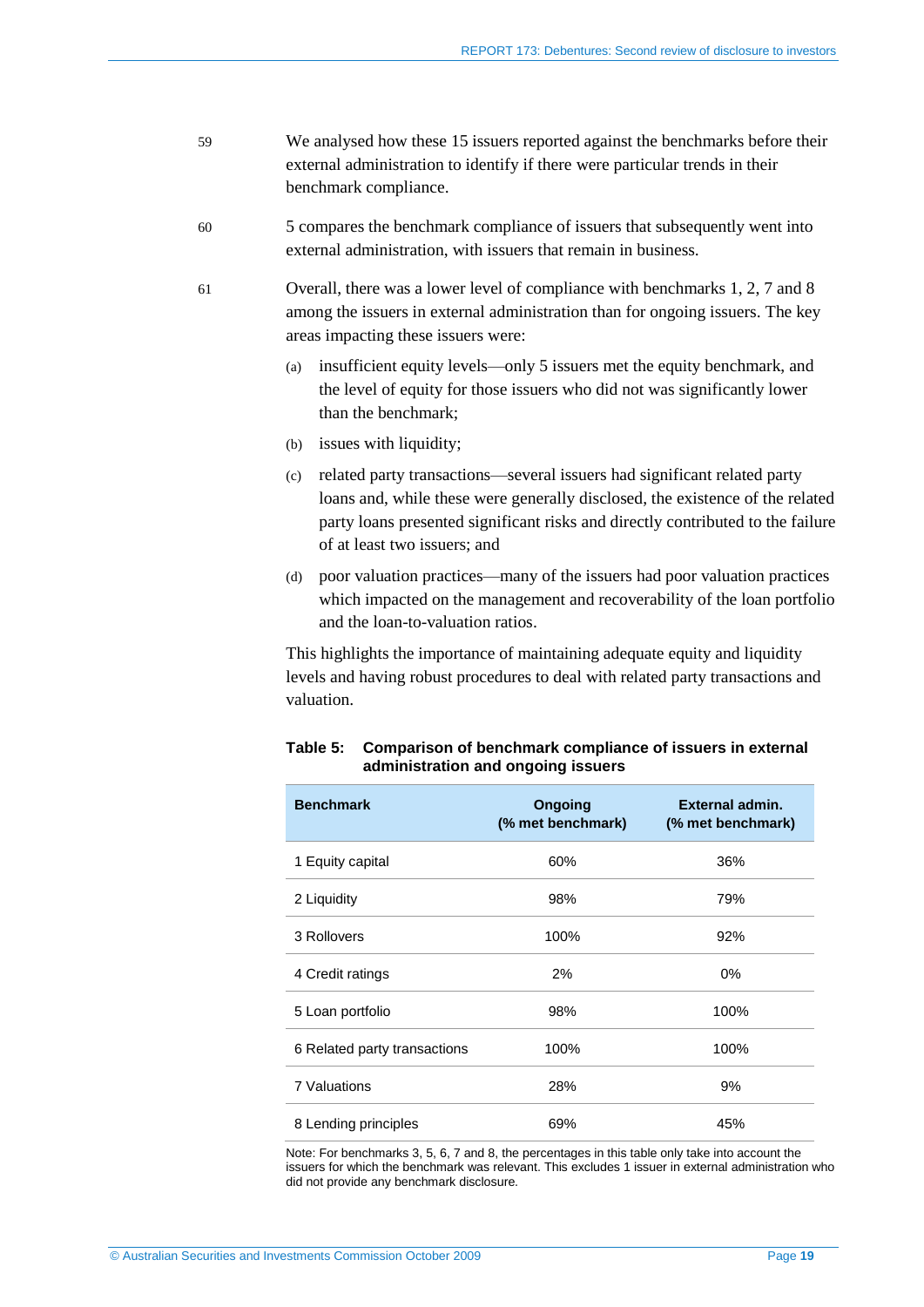# <span id="page-19-0"></span>**D Auditing and supervising issuers**

### **Key points**

We released an interim pro forma for the audit of issuers' benchmark disclosure. So far, we received 41 audit reports and sought feedback from issuers and auditors on the pro forma.

We also observed that some debenture trustees are taking a more active role in monitoring the financial position of issuers during the past year. This includes, where appropriate, exercising their rights under trust deeds to appoint receivers to debenture issuers.

# <span id="page-19-1"></span>**Auditor's benchmark report**

| -62 | Each unlisted, unrated debenture issuer is expected to enlist their auditor to  |
|-----|---------------------------------------------------------------------------------|
|     | prepare an auditor's report relating to benchmark information when auditing the |
|     | issuer's financial report.                                                      |
|     |                                                                                 |

Note: For further guidance, see RG 69.126–RG 69.129.

63 In August 2008, we released pro-forma 223 and revised RG 69 to clarify our expectations for reporting by auditors on benchmark information. PF 223 was issued in an interim form, with the original aim of reviewing the initial experience in using this interim pro forma and releasing an updated version of the pro forma.

### **Lodgement of benchmark audit reports**

- 64 We received 30 audit reports for the 30 June 2008 period (approximately 50% of issuers), 1 for 30 September 2008, 10 for 31 December 2008 and 5 for 30 June 2009.
- 65 We received 1 qualified audit report indicating that an issuer incorrectly disclosed that it met one of the benchmarks, when in fact it had not.

### **Feedback on our pro forma**

- 66 We discussed PF 223 with a number of issuers, auditors and the Auditing and Assurance Standards Board. We received a range of comments regarding why some issuers did not obtain benchmark audit reports and other feedback on PF 223. These included:
	- (a) suggestions for minor refinements to PF 223 to clarify the references to previous fundraising and other documents containing benchmark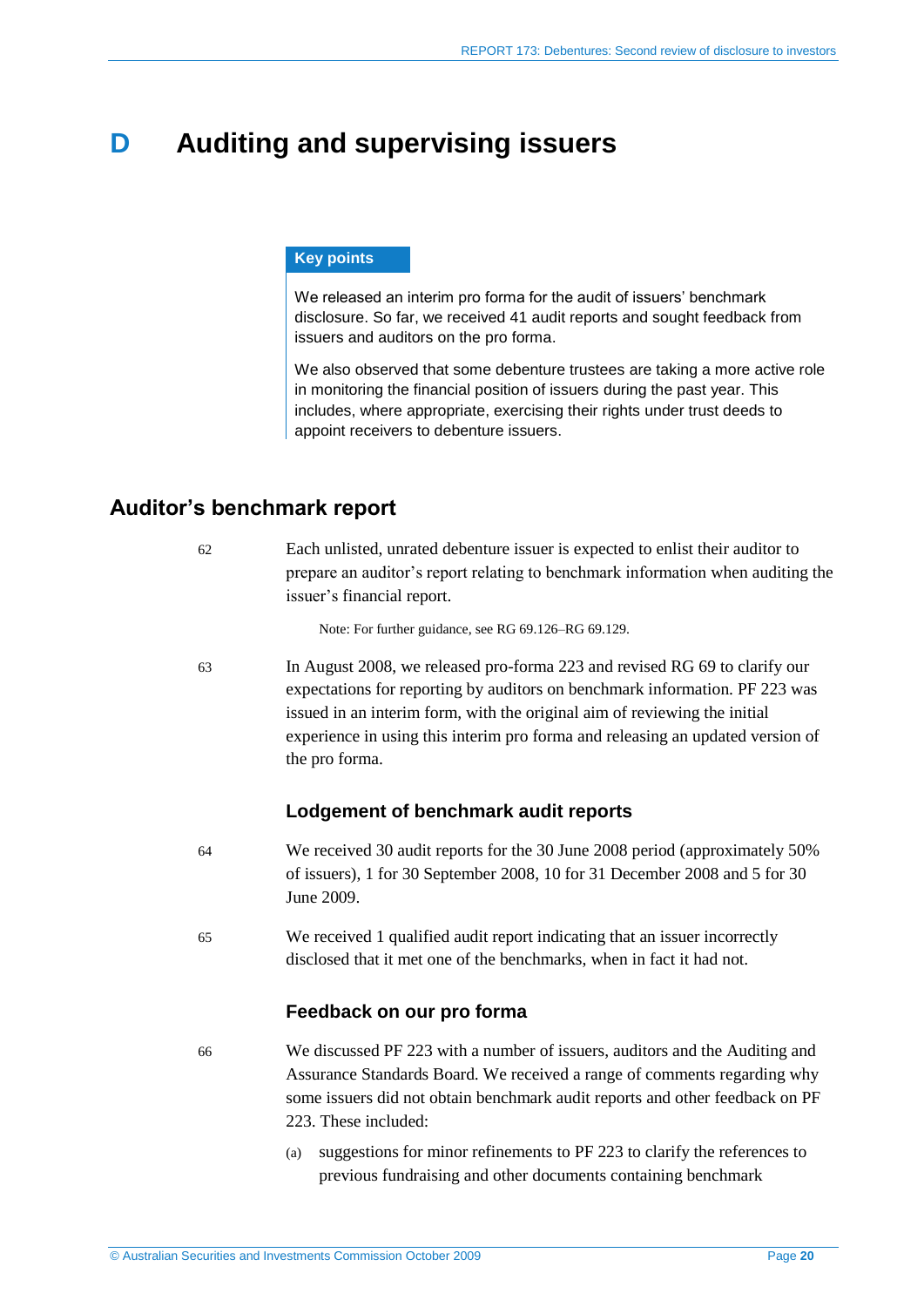statements, and covering cases where a modified benchmark should be available;

- (b) queries about the nature of the opinion and structure of the report; and
- (c) comments on whether there should be a requirement for including a directors' benchmark statement with the financial reports.
- 67 We are considering further changes to PF 223, including whether there is a need for law reform to fully achieve its objectives. In the meantime, we expect issuers will continue to enlist their auditor to prepare an auditor's report for benchmark information using the interim pro forma. We consider the audit report to be an important element for assisting us and debenture trustees to understand an issuer's disclosure.

## <span id="page-20-0"></span>**Debenture trustees**

68 Trustees have a duty under the trust deed and the *Corporations Act 2001* (Corporations Act) to exercise reasonable diligence in monitoring the issuer's ability to repay debentures (e.g. its financial position and performance). This includes actively monitoring debenture issuers. Recent market events also demonstrate the importance of ongoing and regular monitoring of the financial position and performance of debenture issuers.

### **Appointment of receivers and other remedial action**

- 69 Fifteen issuers entered external administration over the review period. In each of these cases, the trustee exercised their rights under the trust deed to appoint a receiver and manager to the issuer. Each appointment of a receiver followed a breach of covenants under the trust deed. Generally, this involved the trustee obtaining relevant financial records from the issuer and sometimes taking advice from investigating accountants, insolvency practitioners and legal advisers.
- 70 During the review period, there was also one instance where the trustee commenced court action seeking orders against the issuer, and another instance where the trustee called a meeting of debenture holders to vote on a proposal to vary scheduled repayments.

### **Monitoring of issuers**

71 Over the review period, we observed that some trustees took a more active role in monitoring issuers. This includes requiring issuers to provide monthly key management reports, monitoring the impact of prevailing economic conditions on issuers, developing quarterly reporting templates to receive key information relating to benchmarks; and conducting on-site reviews on issuers' businesses.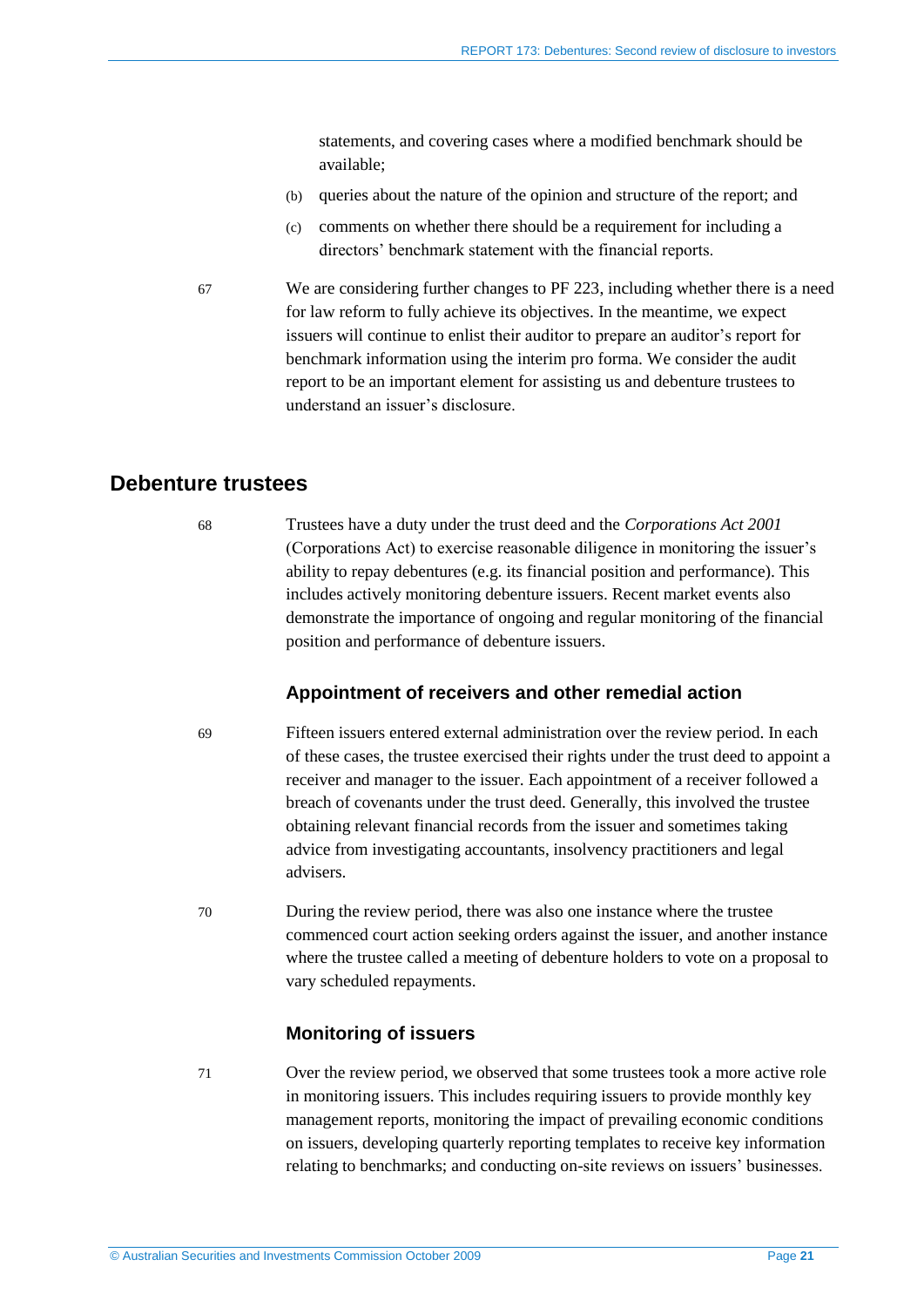72 We encountered one recent example where an issuer did not provide access to certain financial records requested by the trustee. Under the Corporations Act, issuers are required to make all of their financial and other records available for inspection by the trustee and give the trustee any information, explanations or other assistance that they require about matters relating to those records: see s283BB(3). These provisions are designed to ensure that the trustee is able to obtain all information it believes relevant to its role.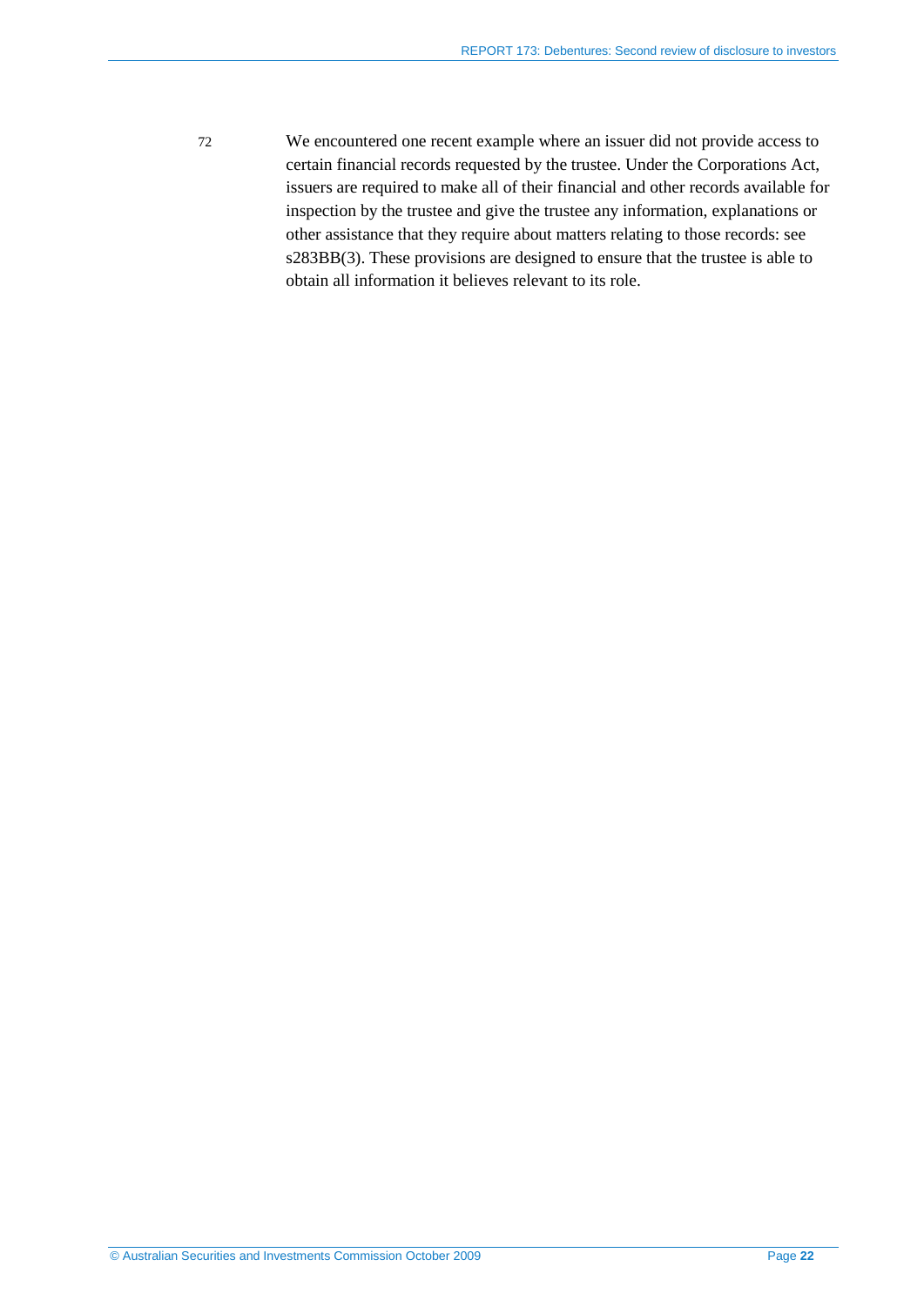# <span id="page-22-0"></span>**E Investor education**

### **Key points**

We published an investor guide to help people who are thinking of investing in debentures.

We distributed the guide through issuers. So far, we have provided 29,500 copies of the guide to 34 issuers for distribution. This review found that 58% of issuers followed through with their plans to make the guide available on their website and 10% of issuers followed through with plans to post out the guide with their prospectus.

We received feedback from issuers and consumers on the investor quide. Issuers provided mixed comments, however, feedback from consumers was overwhelmingly positive.

# <span id="page-22-1"></span>**ASIC's investor guide**

- 73 In April 2008, we published a new investor guide, *Investing in debentures?,* to help those thinking of investing in unlisted debentures. The guide is designed to assist people use the 8 benchmarks, assess the risks and make an informed decision about whether or not to invest.
- 74 The investor guide was developed as part of ASIC's '3-point plan' and is supported by the results of investor research commissioned by us to better understand the profile and motivations of unlisted, unrated debenture investors. As part of our research, those consulted generally supported the guide and said it should be used when making an investment decision. The guide was also developed in consultation with a wide range of external stakeholders.
- 75 The investor guide is available to retail investors free of charge from FIDO, ASIC's dedicated website for consumers and investors [\(www.fido.gov.au\)](http://www.fido.gov.au/), as well as through ASIC's Infoline on 1300 300 630.

# <span id="page-22-2"></span>**Distribution of investor guide by issuers**

- 76 We worked with issuers to distribute the guide directly to those thinking of investing in debentures.
- 77 In June 2008, we wrote to 78 debenture issuers seeking their assistance in distributing the guide to actual and potential investors. Of the 36 issuers that responded, 34 asked for copies of the guide and 2 advised that they did not require any copies (one was in the process of paying investors out in full, and the other no longer had a current prospectus).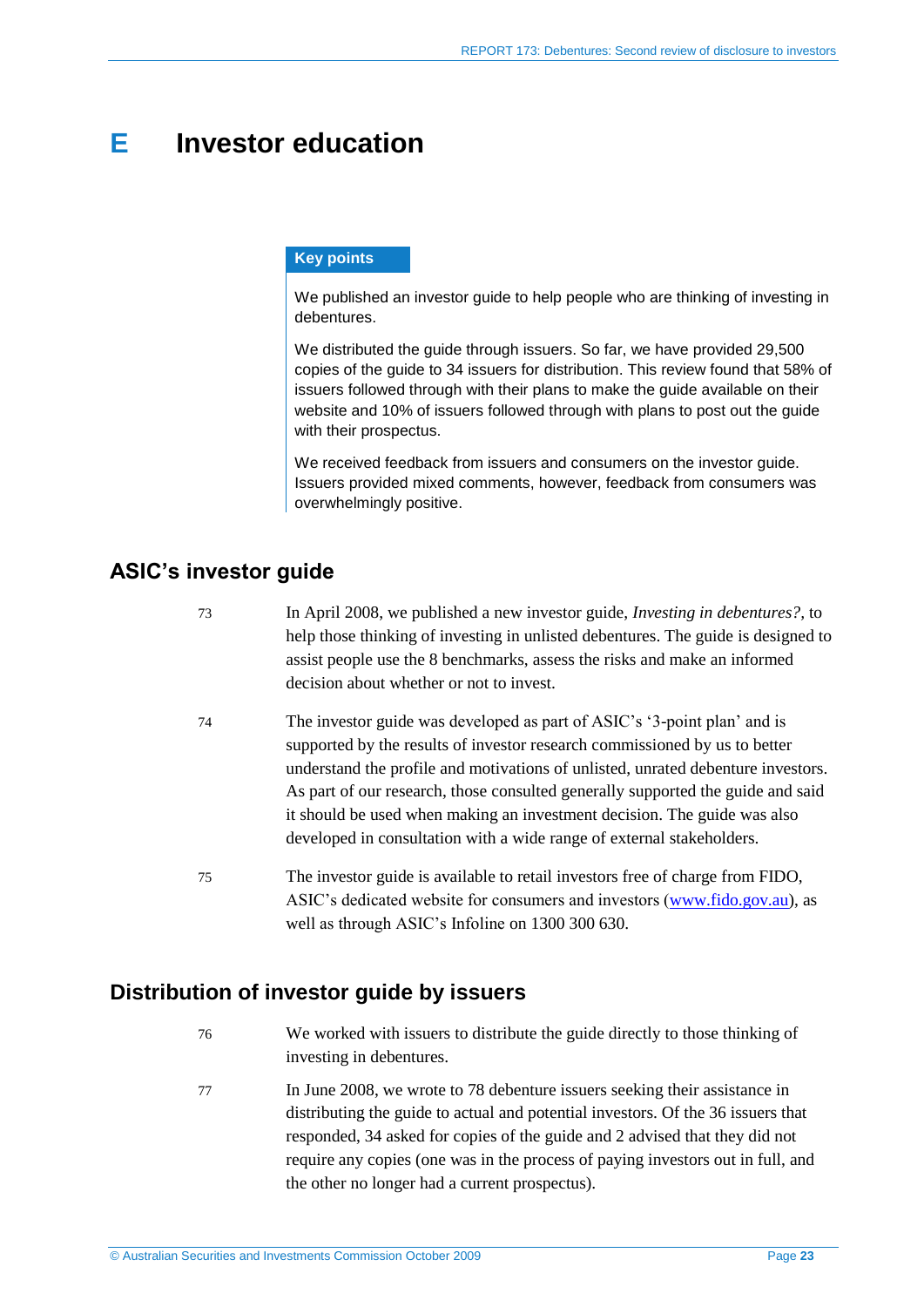78 So far, we have provided 29,500 copies of the guide to issuers. The highest number of requests for the guide was received from Victoria (56%), followed by New South Wales and Queensland (both 17.5%).

### **Distribution methods**

79 Issuers who requested copies of the guide were asked to tell us how they planned to distribute it. As shown in [Table 6,](#page-23-1) the majority of respondents (85%) proposed using multiple strategies to distribute the guide.

#### <span id="page-23-1"></span>**Table 6: Issuers' planned distribution strategy**

| <b>Distribution strategy</b>                                     | No. of responses | <b>Percentage</b> |
|------------------------------------------------------------------|------------------|-------------------|
| Distribute with prospectus                                       | 20               | 59%               |
| Make generally available to investors (e.g. on front<br>counter) | 21               | 62%               |
| Link and/or make available via website                           | 19               | 56%               |
| No plans for electronic distribution                             | 6                | 18%               |
| Other (e.g. send out letters, promote via newsletter)            | 3                | 9%                |

### **Distribution via issuers' websites**

80 We reviewed the issuers' websites in February 2009 and found that 58% of the issuers (11 issuers) who said they planned to make the investor guide available through their website had done so.

### **Distribution with prospectus**

- 81 We undertook a 'shadow calling' exercise in March 2009 to find out whether or not issuers who said they planned to post out the investor guide with their prospectus were doing so. This process involved an ASIC staff member making an anonymous request for a prospectus from issuers who had requested copies of the guide.
- 82 We received a total of 18 prospectuses through the shadow calling exercise. Of the 18 issuers, 10 had previously informed us that they planned to post out the guide to new investors with their prospectuses. However only 2 issuers (10%) actually followed through on their intention to provide the guide with the prospectus.

# <span id="page-23-0"></span>**Issuers' feedback**

83 Issuers provided us with a range of feedback about the investor guide. Some issuers were more positive than others. For example, we received comments that: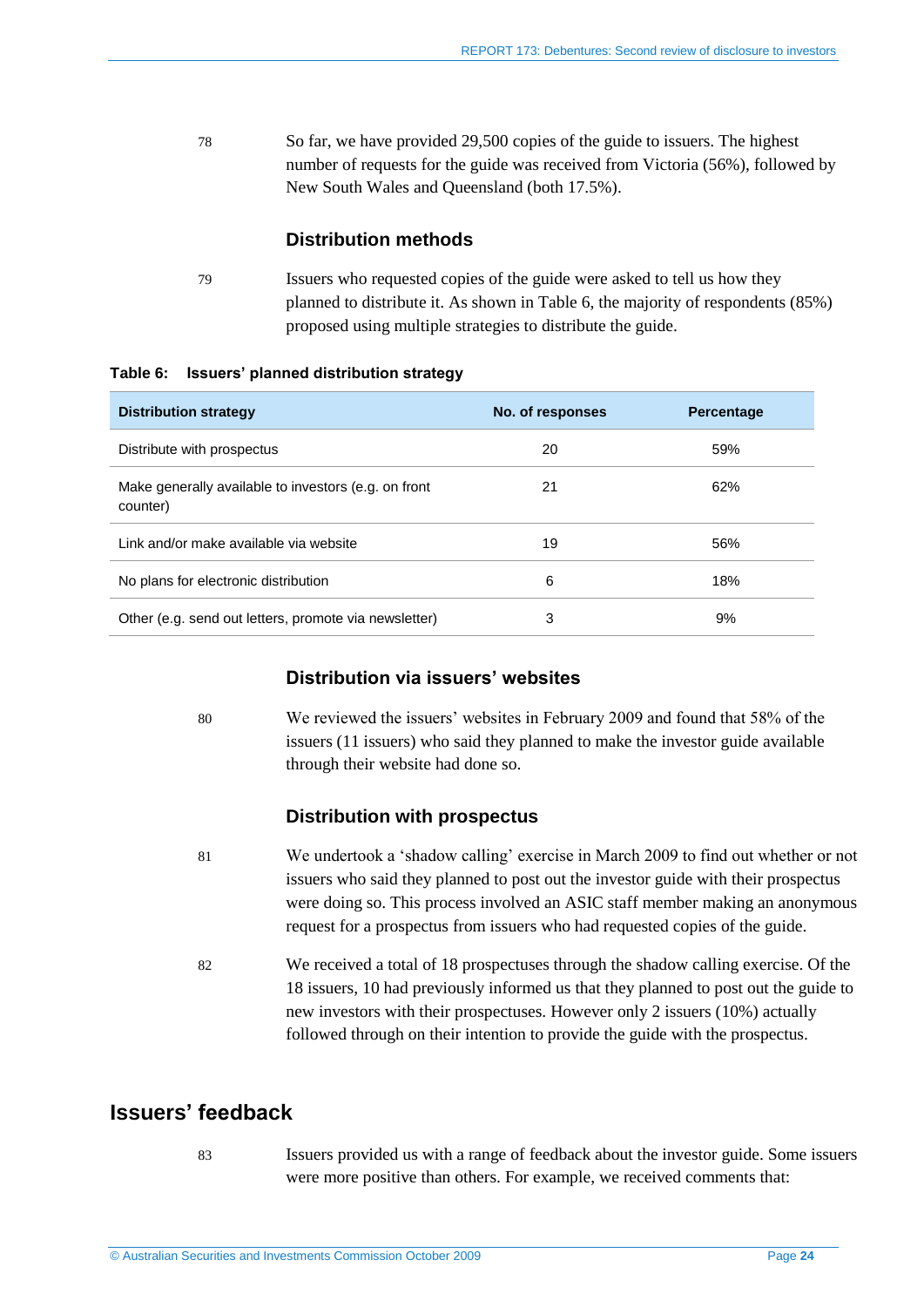- (a) 'We think the investor guide is a brilliant initiative which we would be only too willing to forward onto our existing and future debenture holders.'
- (b) 'We agree with ASIC that investor education is an important aspect of prudent investment decision making. We are happy to include the new guide in the material available to our investors.'
- (c) 'We applaud ASIC's efforts to better educate and inform retail investors about the products they may choose to invest in. We agree that both industry participants and the investors themselves benefit from making informed choices and decisions about their investments.'
- 84 Other issuers were less positive. For example:
	- (a) One issuer did not see the guide as useful and another thought it was 'a waste of taxpayers' money'.
	- (b) One issuer expressed concern about the warning on the back of the guide and 2 others said it was unfortunate that ASIC had decided to put the orange traffic light on the front of the guide.
	- (c) One issuer was concerned that the investor guide potentially contained financial product advice.
	- (d) One issuer was not distributing the guide because it thought the guide to be very 'negative' and did not wish to provide too many warnings to investors. This issuer believed that it would create a fearful environment and saw it as ASIC's role to educate investors, therefore it shouldn't be up to issuers to distribute the guide.
- 85 Where appropriate, we amended the investor guide to address any concerns raised with us. A revised version of the guide was released in December 2008.
- 86 Even though some issuers had reservations about the investor guide, 14 out the 16 issuers we met with in December 2008 are distributing the guide. In one case, an issuer placed copies of the investor guide at their front desk even though they thought parts of it 'appeared a little harsh'. On balance, the issuer said they did not have any objections to the guide.

## <span id="page-24-0"></span>**Investors' feedback**

- 87 As with all our consumer publications, freepost feedback forms were included with all guides distributed, inviting investors to give us their assessment of how useful they found the booklets. To date, 20 feedback forms have been returned by investors.
- 88 Investors' feedback has been overwhelmingly positive. This suggests that the guide is being well received by investors, with 100% of respondents reporting that:
	- (a) the guide was helpful in making their investment decision and in understanding unlisted debentures;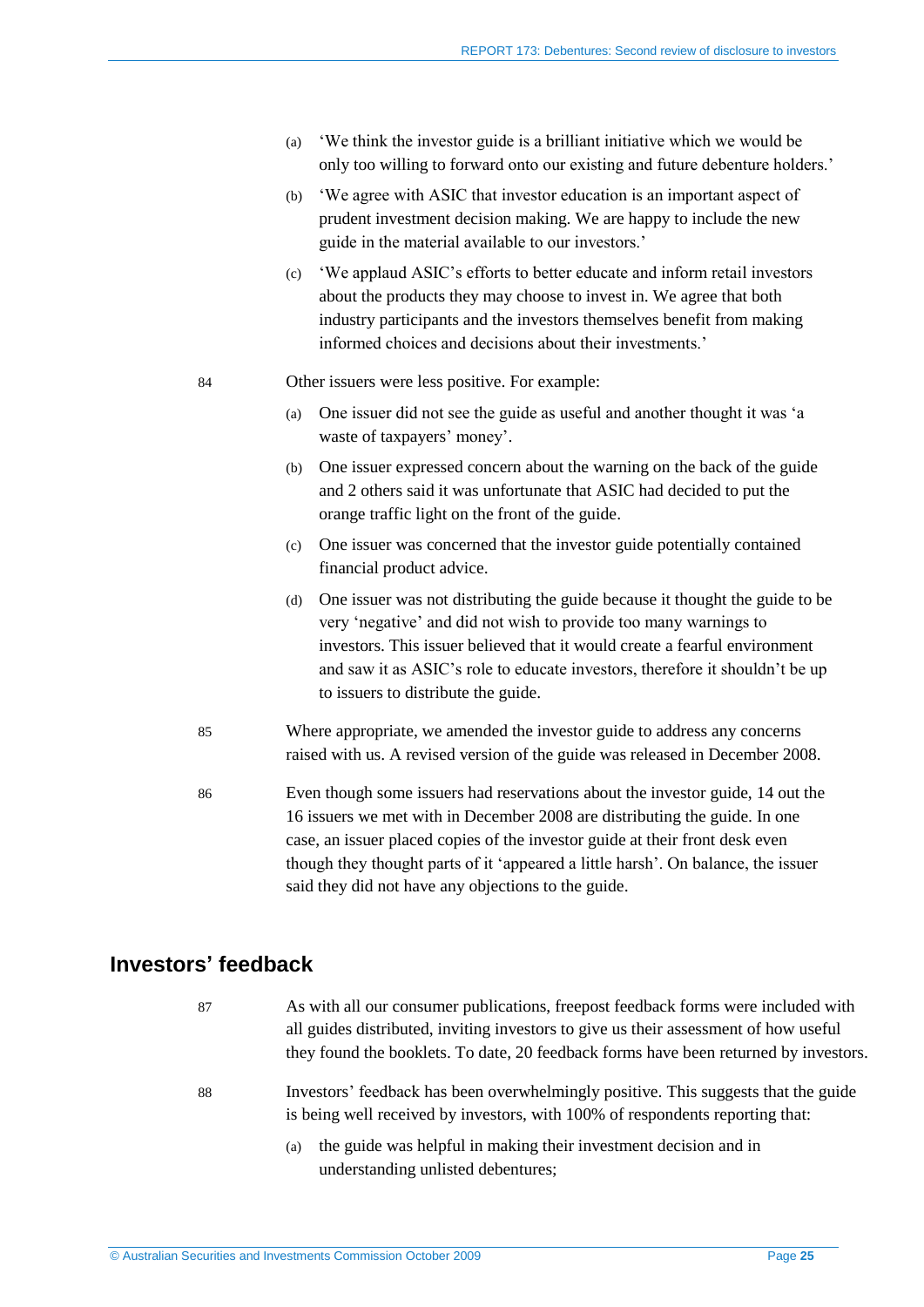- (b) the overall look of the guide was appealing and it was easy to use; and
- (c) they would recommend the guide to others.

Given investors' perceived importance of the guide, we will consider whether some of the key messages in the guide should be provided through other means, for example, through prospectus disclosure.

<span id="page-25-0"></span>89 [Figure 5](#page-25-0) shows that most investors obtained the guide enclosed with a prospectus (45%) or from a financial services company (20%), with a smaller proportion going through ASIC's Infoline (15%) or downloading it from ASIC's FIDO website (5%).





<span id="page-25-1"></span>90 [Figure 6](#page-25-1) shows that the guide is reaching the target audience of pre-retirees and retirees, with 45% of the sample aged 65–79 years and 30% aged 55–64 years.

**Figure 6: Investors' age profile**

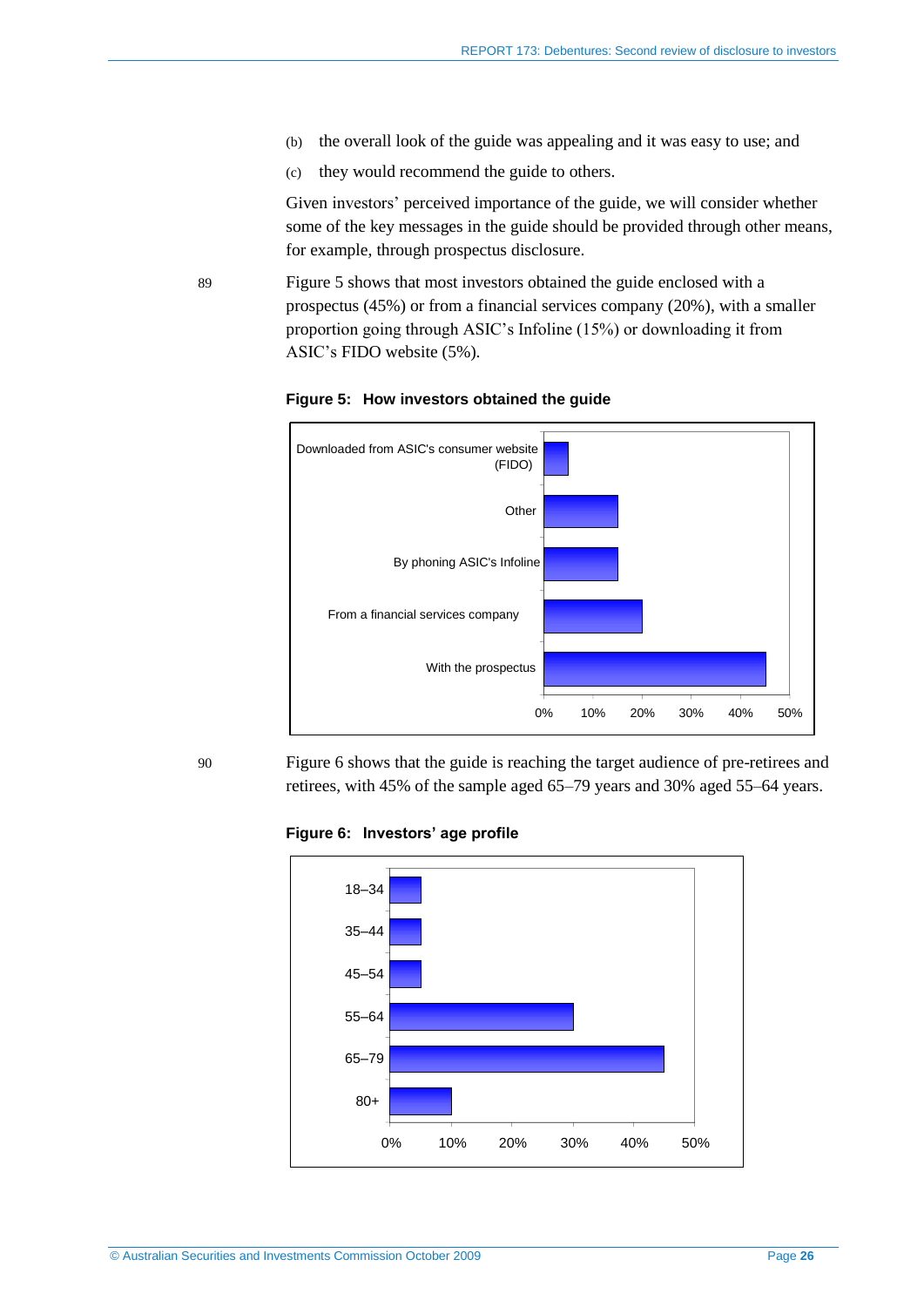# <span id="page-26-0"></span>**F Advertising**

### **Key points**

Over the last 2 years, debenture issuers are advertising less in print media and at least half of them are using their website for debenture advertising: see paragraphs [91–](#page-26-2)[95.](#page-27-1)

Over the last 12 months, we took regulatory action over concerns about advertisements of 11 debenture issuers: see paragraphs [96](#page-27-2)[–98.](#page-28-0)

# <span id="page-26-2"></span><span id="page-26-1"></span>**ASIC's advertising standards**

91 RG 156 provides guidance on the standards we consider issuers need to meet when advertising debentures. [Table 7](#page-26-3) summarises these standards.

| Area                                              | <b>Summary of standard</b>                                                                                                                                                   |
|---------------------------------------------------|------------------------------------------------------------------------------------------------------------------------------------------------------------------------------|
| Repayment of principal<br>investment              | Advertisements should include a prominent statement to the effect that investors risk<br>losing some or all of their principal investment.                                   |
| Interest rates, credit<br>ratings and investment  | Advertisements should only quote interest rates if the interest rate is accompanied<br>by prominent disclosure of either:                                                    |
| ratings                                           | • a current credit rating of the debenture from a recognised credit rating agency (and<br>what it means or where to find this out); or                                       |
|                                                   | • a statement that the debenture does not have a credit rating and what this means.                                                                                          |
|                                                   | Advertisements should not refer to investment ratings of the debenture or the issuer,<br>or credit ratings issued by an entity other than a recognised credit rating agency. |
| Comparisons with bank<br>deposits and 'risk free' | Advertisements should state that the debenture is not a bank deposit. They should<br>also not suggest that:                                                                  |
| suggestions                                       | • the debenture is, or compares favourably to, a bank deposit; or                                                                                                            |
|                                                   | • there is no or little risk of the investor losing their principal or not being repaid.                                                                                     |
| Suitability statements                            | Advertisements should not state or imply that the investment is suitable for a<br>particular class of investor.                                                              |
| Consistency with<br>prospectus disclosure         | Statements in advertisements should be consistent with the corresponding<br>disclosures on that subject matter in the prospectus.                                            |
| Telephone inquiries                               | Statements made in response to inquiries are subject to the same regulation<br>regarding misleading and deceptive conduct as the advertisements.                             |
| 92                                                | Our review found that debenture issuers advertise their debentures in a variety<br>of ways, which mainly include:                                                            |

### <span id="page-26-3"></span>**Table 7: Advertising standards for issuers offering debentures to retail investors**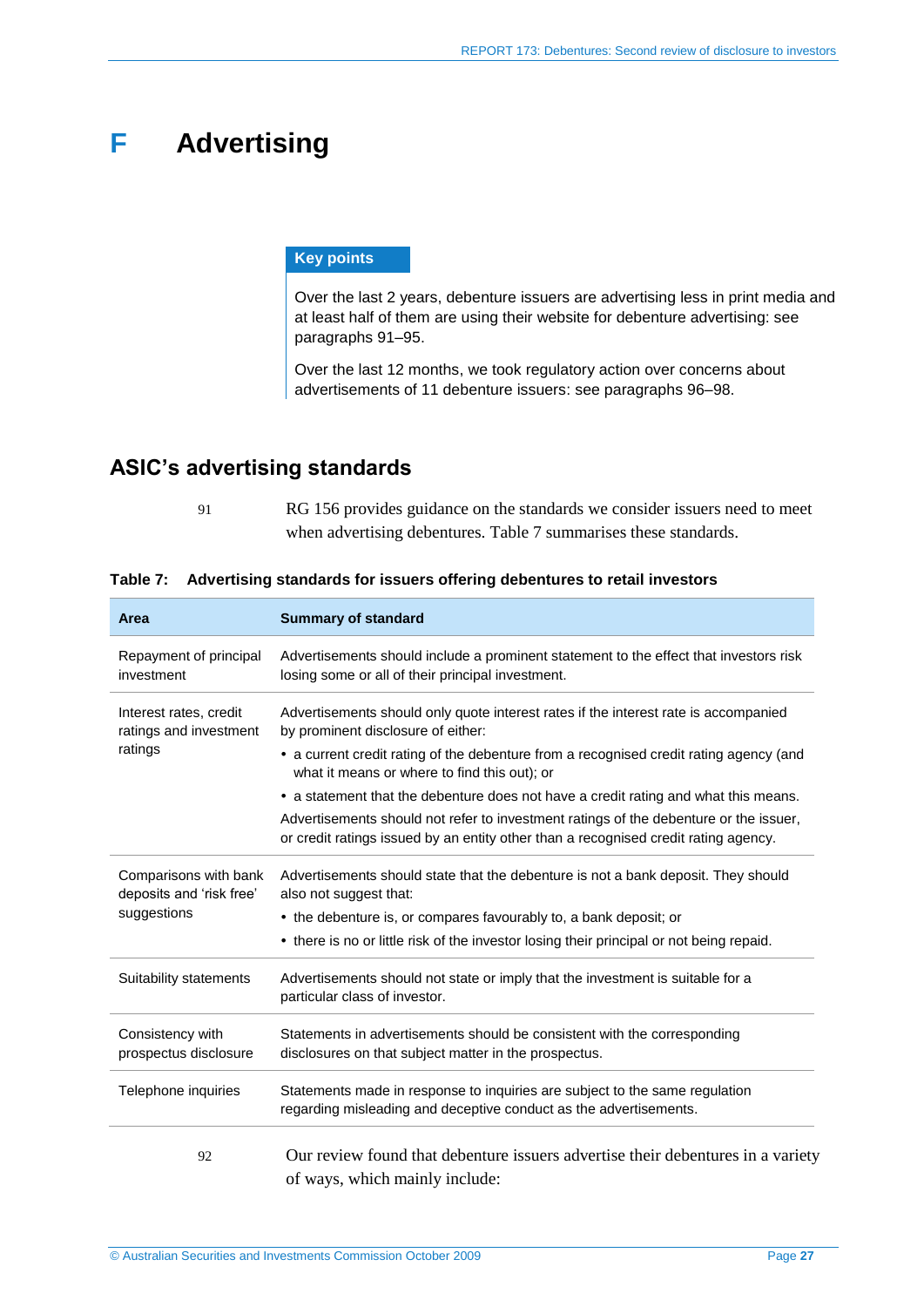- (a) print media;
- (b) their websites; and
- (c) financial advisers or entities affiliated with the issuer (e.g. a law firm).

### **Print media**

93 There has been a decline in the number of unlisted, unrated debenture issuers advertising in print media over the last 2 years, as shown by [Table 8.](#page-27-3) The reduction is partly due to some issuers since being placed into external administration—6 of the issuers advertising between March 2007 and February 2008 are now in external administration, and one issuer advertising between March 2008 and February 2009 is now in external administration.

<span id="page-27-3"></span>94 The reduction in the number of issuers advertising is also broadly consistent with the feedback we received when we met with 16 issuers in December 2008, which was that some issuers were not currently actively advertising their debentures due to market conditions.

#### **Table 8: Issuers advertising in print media**

| <b>Period</b>               | <b>Issuers advertising</b>   |
|-----------------------------|------------------------------|
| March 2008 to February 2009 | 17 % of issuers (11 issuers) |
| March 2007 to February 2008 | 23% of issuers (19 issuers)  |

## **Websites**

<span id="page-27-4"></span><span id="page-27-1"></span>95 Our review of the websites of unlisted, unrated debenture issuers found that at least half of issuers use their website to advertise debentures: see [Table 9.](#page-27-4)

**Table 9: Issuers advertising on their websites**

| <b>Date</b>   | <b>Issuers advertising</b>  |
|---------------|-----------------------------|
| February 2009 | 51% of issuers (32 issuers) |
| February 2008 | 51% of issuers (45 issuers) |

## <span id="page-27-2"></span><span id="page-27-0"></span>**Compliance with ASIC's advertising standards**

96 We reviewed recent print media and website advertisements of issuers against our advertising standards regarding:

- (a) repayment of principal;
- (b) interest rates, credit ratings and investment ratings; and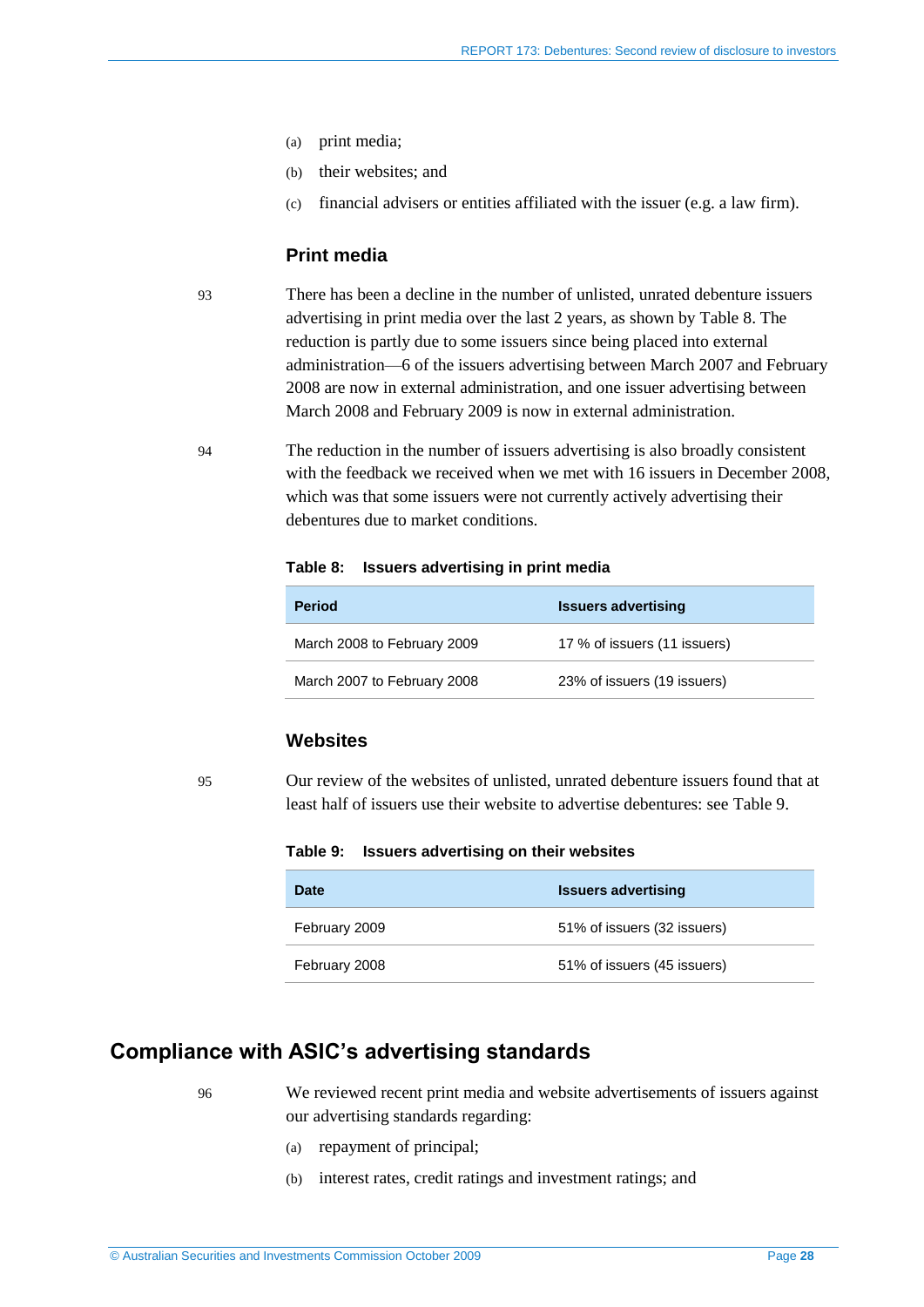- (c) comparisons with bank deposits and 'risk free' suggestions.
- 97 Our review of print media advertising for the period March *2*007 to March 2008 indicated there were 19 issuers who advertised in print media during that period. Only 4 issuers advertised immediately after RG 156 was released in December 2007, and they all compiled with our advertising standards.
- <span id="page-28-0"></span>98 We regularly monitor debenture advertising. Over the last year, we took regulatory action over concerns about the advertisements of 11 debenture issuers. Generally, we also worked with debenture issuers and industry groups to improve the advertising standards.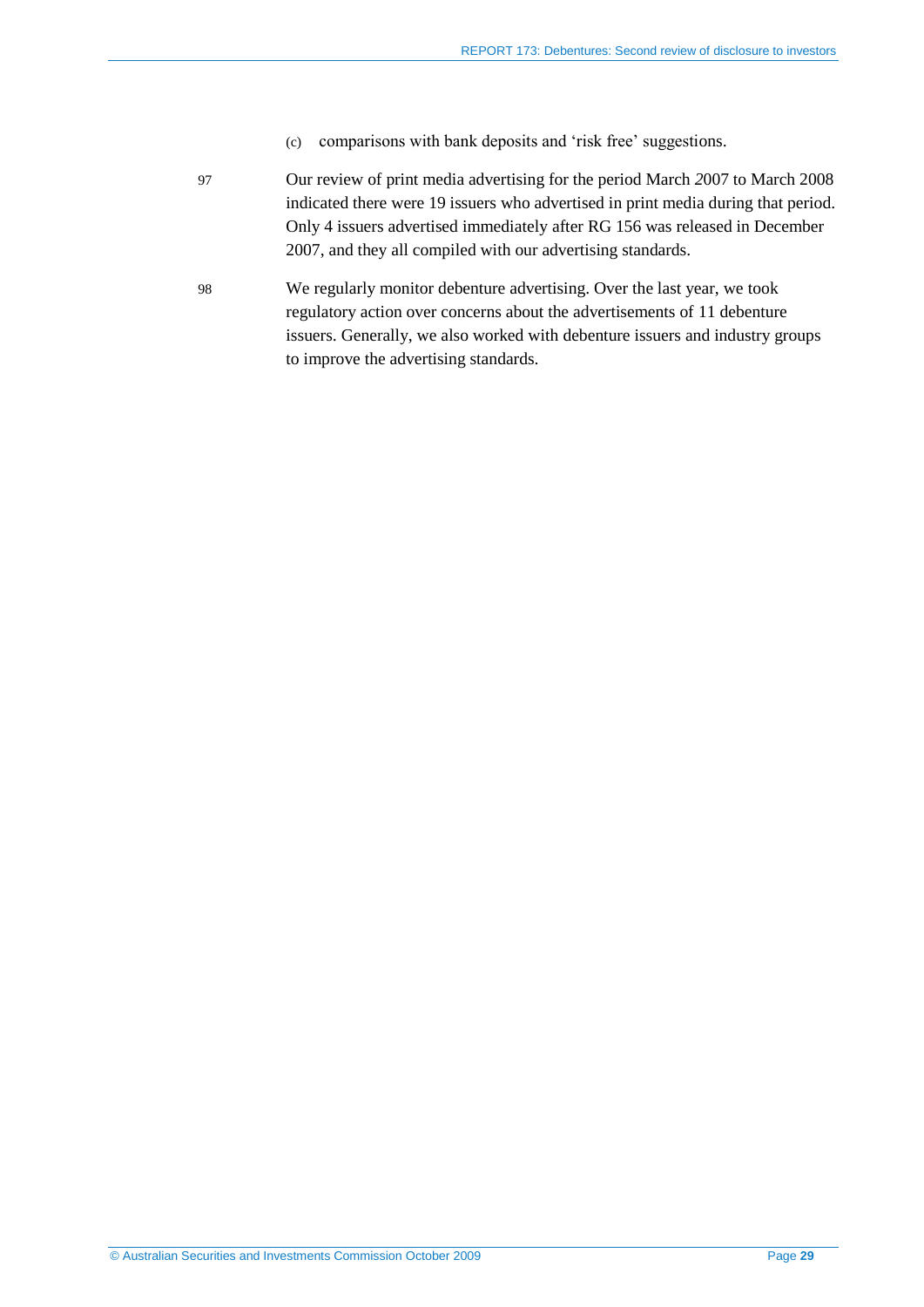# **Appendix 1: Debenture issuers in administration**

#### <span id="page-29-0"></span>**Issuer Category Debentures on issue (approx \$ millions) Date of external administration Estimated distribution to investors** Asset Loans Limited Mortgage financing \$12 September 2008 External administrator estimates that, under a liquidation scenario, investors may receive between 34 and 42 cents/dollar. Australian Secured Investments Limited Mortgage financing  $$5$   $$5$  August 2008 Not available. Bidgee Finance Limited Finance **Finance** \$18 State Rimates investors should receive a 'significant return', but this has not been quantified. Cymbis Finance Australia Limited Debt capital funding  $$64$  August 2008 Investors have already received 20 cents/dollar. External administrator says it expects to pay another 5 cents/dollar, but further distributions remain unclear. Diverseport Fixed Income Limited Debt capital funding \$107 May 2008 Investors have received a distribution of 45 cents/dollar. It is unclear whether there will be further distributions. Elderslie Finance Corporation Limited and Elderslie Financial Services Limited Finance \$150 July 2008 External administrator estimates debenture holders will receive less than 10 cents/dollar and that unsecured noteholders should not expect any return. First Capital Securities Limited Mortgage financing  $$15$  July 2008 Not available

#### **Table 10: Debenture issuers that have entered external administration since March 2008**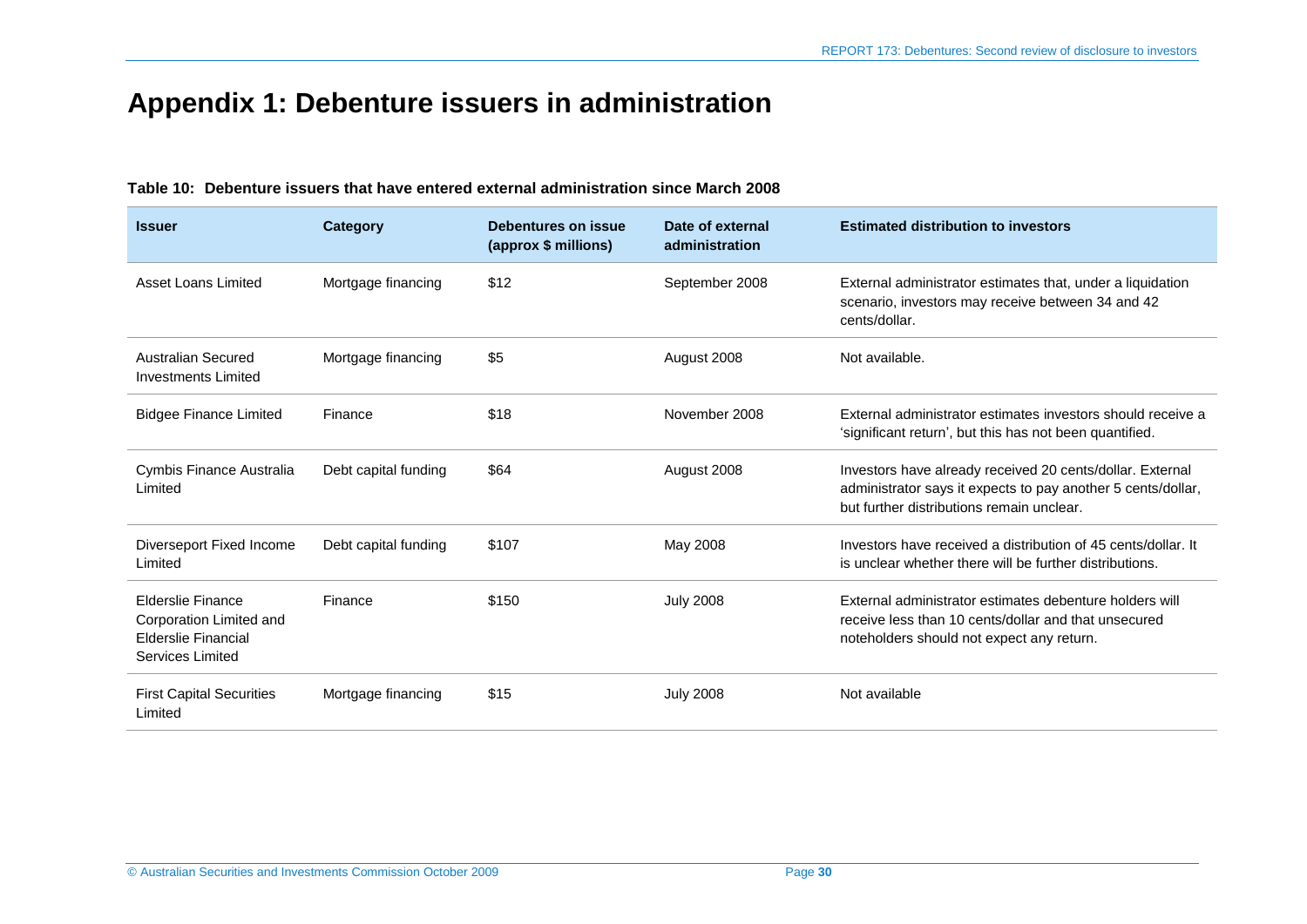| <b>Issuer</b>                                       | Category                                    | Debentures on issue<br>(approx \$ millions) | Date of external<br>administration | <b>Estimated distribution to investors</b>                                                                                                                                                                                                                                |
|-----------------------------------------------------|---------------------------------------------|---------------------------------------------|------------------------------------|---------------------------------------------------------------------------------------------------------------------------------------------------------------------------------------------------------------------------------------------------------------------------|
| <b>Grenfell Securities Limited</b>                  | Mortgage financing                          | \$57                                        | November 2008                      | External administrator estimates the return to investors<br>would be between 60 and 75 cents/dollar for those who<br>held debentures with Grenfell First Mortgage Fund and<br>between 35 and 50 cents/dollar for those who held<br>debentures with Grenfell General Fund. |
| <b>Hastings Capital Limited</b>                     | Mortgage financing                          | \$33                                        | August 2008                        | Investors have been paid 10 cents/dollar and the external<br>administrator estimates a total dividend of 55 to 65<br>cents/dollar.                                                                                                                                        |
| <b>LKM Capital Limited</b>                          | Mortgage financing                          | \$63                                        | August 2008                        | Investors were paid a first distribution of 7.98 cents/dollar<br>and a further distribution is estimated by the external<br>administrator to be 8 to 10 cents/dollar.                                                                                                     |
| <b>Mariner Treasury Limited</b>                     | Debt capital funding                        | \$22                                        | October 2008                       | External administrator estimates that there will be no return<br>to investors.                                                                                                                                                                                            |
| Momentum Mortgages<br>Limited                       | Mortgage financing                          | \$36                                        | October 2008                       | External administrator estimates a distribution of 65<br>cents/dollar, although this may vary.                                                                                                                                                                            |
| South Eastern Secured<br><b>Investments Limited</b> | Mortgage financing                          | \$178                                       | February 2009                      | Investors have already received 30 cents/dollar. The<br>external administrator says the estimated return to<br>investors is unclear although the information available<br>suggests that investors should receive a substantial return<br>of their principal over time.    |
| <b>Timbercorp Limited</b>                           | <b>Structured Real Estate</b><br>Investment | \$10                                        | April 2009                         | Not available                                                                                                                                                                                                                                                             |

Note: The information relating to the estimated distributions to investors is based on documents lodged with ASIC or is on the website of the relevant external administrator.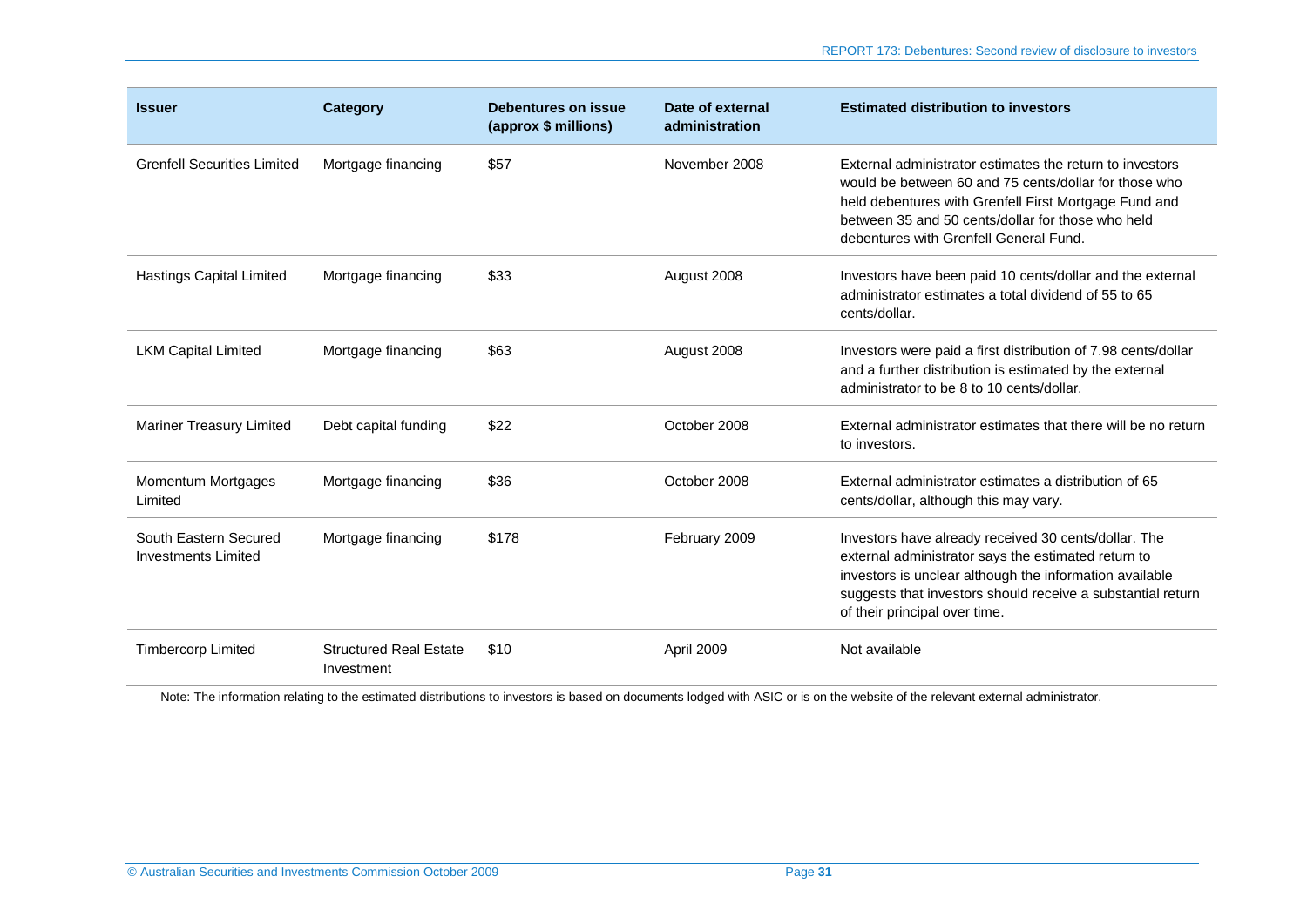# <span id="page-31-0"></span>**Key terms**

| <b>Term</b>        | <b>Meaning in this document</b>                                                                                                                                 |  |  |
|--------------------|-----------------------------------------------------------------------------------------------------------------------------------------------------------------|--|--|
| ASIC               | Australian Securities and Investments Commission                                                                                                                |  |  |
| Corporations Act   | Corporations Act 2001                                                                                                                                           |  |  |
| CP 89              | ASIC consultation paper (in this example, numbered 89)                                                                                                          |  |  |
| PF 223             | ASIC pro forma (in this example, numbered 223)                                                                                                                  |  |  |
| <b>RFP 127</b>     | ASIC report (in this example, numbered 127)                                                                                                                     |  |  |
| review period      | the period over which this second review of disclosure to<br>investors took place, being March 2008 to September<br>2009                                        |  |  |
| RG 69              | an ASIC regulatory guide (in this example, numbered 69)                                                                                                         |  |  |
| rollovers          | when an existing investor keeps their money in the<br>existing debenture investment for an additional term<br>(whether on the same or slightly different terms) |  |  |
| s710 (for example) | a section of the Corporations Act (in this example,<br>numbered 710)                                                                                            |  |  |